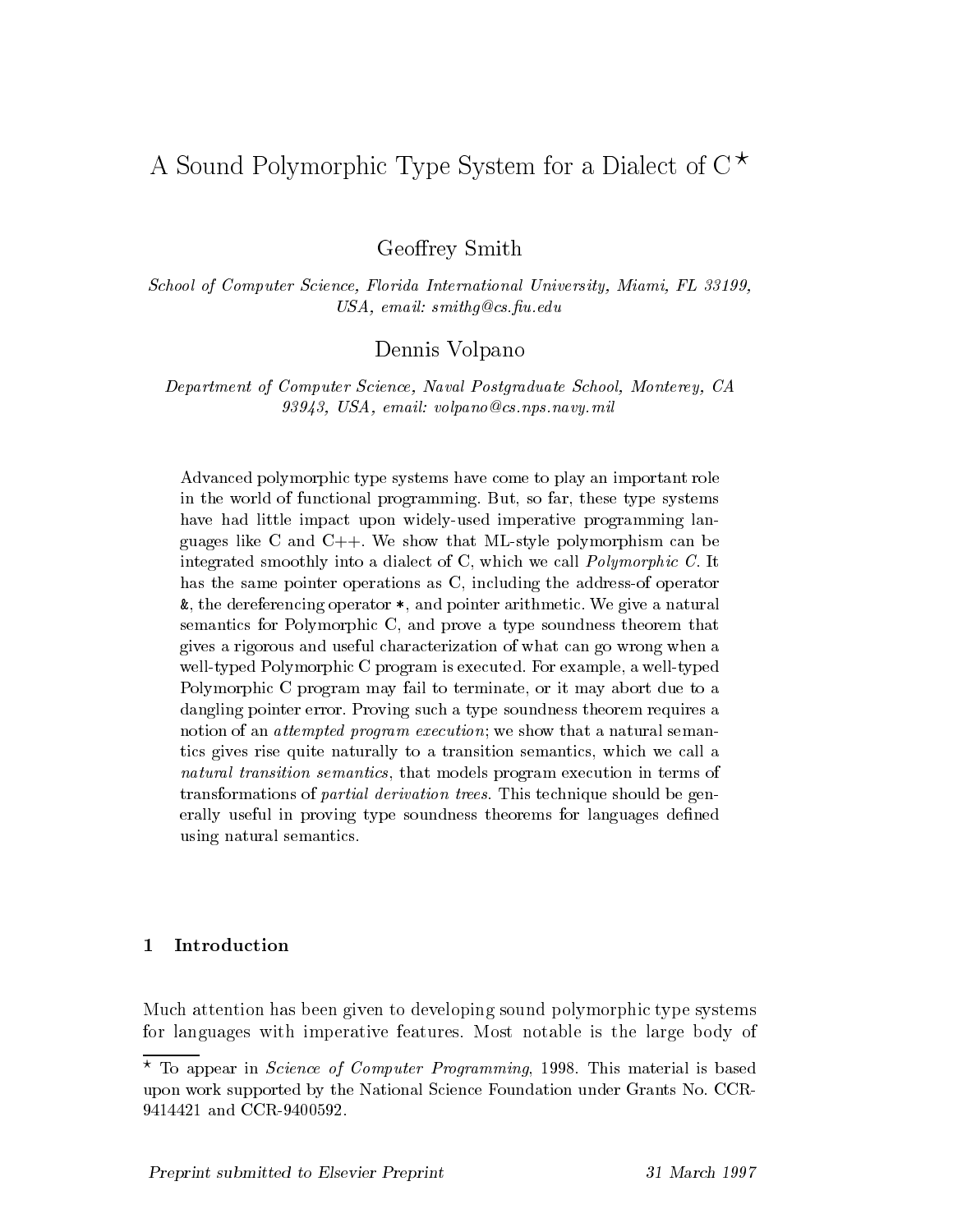| <b>Report Documentation Page</b>                                                                                                                                                                                                                                                                                                                                                                                                                                                                                                                                                                                                                                                                                                                                                                                                                                   |                             |                              |                           |                                  | Form Approved<br>OMB No. 0704-0188               |  |
|--------------------------------------------------------------------------------------------------------------------------------------------------------------------------------------------------------------------------------------------------------------------------------------------------------------------------------------------------------------------------------------------------------------------------------------------------------------------------------------------------------------------------------------------------------------------------------------------------------------------------------------------------------------------------------------------------------------------------------------------------------------------------------------------------------------------------------------------------------------------|-----------------------------|------------------------------|---------------------------|----------------------------------|--------------------------------------------------|--|
| Public reporting burden for the collection of information is estimated to average 1 hour per response, including the time for reviewing instructions, searching existing data sources, gathering and<br>maintaining the data needed, and completing and reviewing the collection of information. Send comments regarding this burden estimate or any other aspect of this collection of information,<br>including suggestions for reducing this burden, to Washington Headquarters Services, Directorate for Information Operations and Reports, 1215 Jefferson Davis Highway, Suite 1204, Arlington<br>VA 22202-4302. Respondents should be aware that notwithstanding any other provision of law, no person shall be subject to a penalty for failing to comply with a collection of information if it<br>does not display a currently valid OMB control number. |                             |                              |                           |                                  |                                                  |  |
| 1. REPORT DATE<br>2. REPORT TYPE                                                                                                                                                                                                                                                                                                                                                                                                                                                                                                                                                                                                                                                                                                                                                                                                                                   |                             |                              | <b>3. DATES COVERED</b>   |                                  |                                                  |  |
| 01 MAR 1997<br>N/A                                                                                                                                                                                                                                                                                                                                                                                                                                                                                                                                                                                                                                                                                                                                                                                                                                                 |                             |                              |                           |                                  |                                                  |  |
| <b>4. TITLE AND SUBTITLE</b>                                                                                                                                                                                                                                                                                                                                                                                                                                                                                                                                                                                                                                                                                                                                                                                                                                       |                             |                              | 5a. CONTRACT NUMBER       |                                  |                                                  |  |
| A Sound Polymorphic Type System for a Dialect of C                                                                                                                                                                                                                                                                                                                                                                                                                                                                                                                                                                                                                                                                                                                                                                                                                 |                             |                              |                           | <b>5b. GRANT NUMBER</b>          |                                                  |  |
|                                                                                                                                                                                                                                                                                                                                                                                                                                                                                                                                                                                                                                                                                                                                                                                                                                                                    |                             |                              |                           | 5c. PROGRAM ELEMENT NUMBER       |                                                  |  |
| 6. AUTHOR(S)                                                                                                                                                                                                                                                                                                                                                                                                                                                                                                                                                                                                                                                                                                                                                                                                                                                       |                             |                              | <b>5d. PROJECT NUMBER</b> |                                  |                                                  |  |
|                                                                                                                                                                                                                                                                                                                                                                                                                                                                                                                                                                                                                                                                                                                                                                                                                                                                    |                             |                              | <b>5e. TASK NUMBER</b>    |                                  |                                                  |  |
|                                                                                                                                                                                                                                                                                                                                                                                                                                                                                                                                                                                                                                                                                                                                                                                                                                                                    |                             |                              |                           |                                  | <b>5f. WORK UNIT NUMBER</b>                      |  |
| 7. PERFORMING ORGANIZATION NAME(S) AND ADDRESS(ES)<br>8. PERFORMING ORGANIZATION<br><b>REPORT NUMBER</b><br><b>School of Computer Science Florida International University Miami, FL</b><br>33199                                                                                                                                                                                                                                                                                                                                                                                                                                                                                                                                                                                                                                                                  |                             |                              |                           |                                  |                                                  |  |
| 9. SPONSORING/MONITORING AGENCY NAME(S) AND ADDRESS(ES)                                                                                                                                                                                                                                                                                                                                                                                                                                                                                                                                                                                                                                                                                                                                                                                                            |                             |                              |                           | 10. SPONSOR/MONITOR'S ACRONYM(S) |                                                  |  |
|                                                                                                                                                                                                                                                                                                                                                                                                                                                                                                                                                                                                                                                                                                                                                                                                                                                                    |                             |                              |                           |                                  | <b>11. SPONSOR/MONITOR'S REPORT</b><br>NUMBER(S) |  |
| 12. DISTRIBUTION/AVAILABILITY STATEMENT<br>Approved for public release, distribution unlimited                                                                                                                                                                                                                                                                                                                                                                                                                                                                                                                                                                                                                                                                                                                                                                     |                             |                              |                           |                                  |                                                  |  |
| <b>13. SUPPLEMENTARY NOTES</b>                                                                                                                                                                                                                                                                                                                                                                                                                                                                                                                                                                                                                                                                                                                                                                                                                                     |                             |                              |                           |                                  |                                                  |  |
| 14. ABSTRACT                                                                                                                                                                                                                                                                                                                                                                                                                                                                                                                                                                                                                                                                                                                                                                                                                                                       |                             |                              |                           |                                  |                                                  |  |
| <b>15. SUBJECT TERMS</b>                                                                                                                                                                                                                                                                                                                                                                                                                                                                                                                                                                                                                                                                                                                                                                                                                                           |                             |                              |                           |                                  |                                                  |  |
| <b>16. SECURITY CLASSIFICATION OF:</b>                                                                                                                                                                                                                                                                                                                                                                                                                                                                                                                                                                                                                                                                                                                                                                                                                             |                             |                              | 17. LIMITATION OF         | 18. NUMBER                       | 19a. NAME OF                                     |  |
| a. REPORT<br>unclassified                                                                                                                                                                                                                                                                                                                                                                                                                                                                                                                                                                                                                                                                                                                                                                                                                                          | b. ABSTRACT<br>unclassified | c. THIS PAGE<br>unclassified | <b>ABSTRACT</b><br>UU     | OF PAGES<br>28                   | <b>RESPONSIBLE PERSON</b>                        |  |

**Standard Form 298 (Rev. 8-98)**<br>Prescribed by ANSI Std Z39-18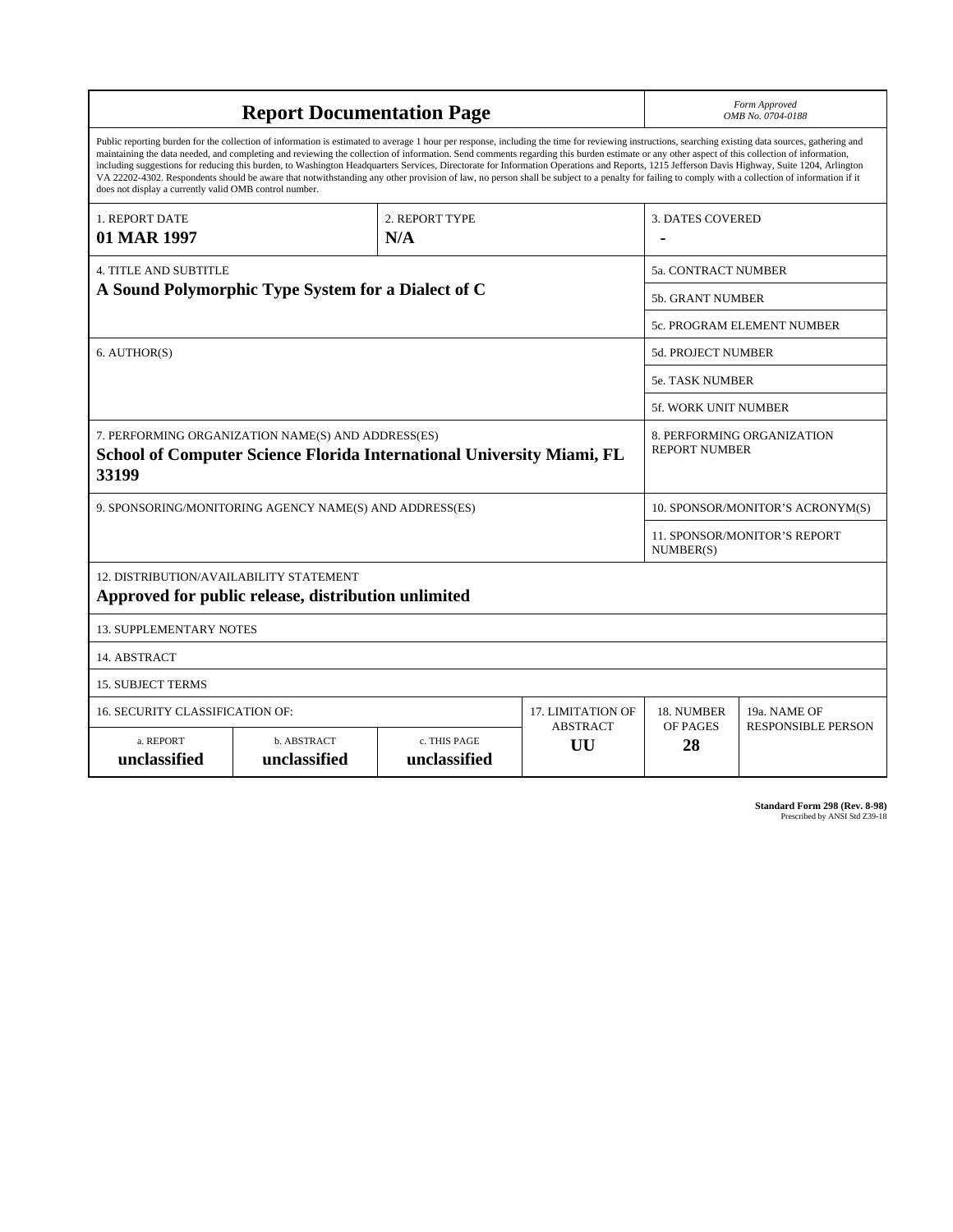work surrounding me and these equipments are none of these experiences in the surrounding of the second contracts addresses the polymorphic typing of a language that combines variables, arrays and pointers (first-class references), which are key ingredients of traditional imperative languages- As a result they cannot be directly applied to get ML style polymorphic extensions of widely-used languages like C and  $C_{++}$ .

This paper presents a provably-sound type system for a polymorphic dialect of C called Polymorphic C- It has the same pointer operations as C including the address operator operator  $\mathbf{A}$  operator -  $\mathbf{A}$  operator -  $\mathbf{A}$  operator -  $\mathbf{A}$  operator -  $\mathbf{A}$ metic- The type system allows these operations without any restrictions on them so that programmers can enjoy C's pointer flexibility and yet have type security and polymorphism as in ML- Also although we do not address it here, it is straightforward to do type inference for Polymorphic C, so that programs need not be written with type annotations - Our type system thus demonstrates that MLstyle polymorphism can be brought cleanly into the realm of traditional imperative languages-

We establish the soundness of our type system with respect to a natural se mantics for Polymorphic C- First we use Harpers syntactic approach to establish the *type preservation* property (also known as the *subject reduction* property- We then proveatype soundness theorem that gives a rigorous and useful characterization of what can go wrong when a well-typed Polymorphic c programs is executed-interest precisely we show that the execution of a welltyped Polymorphic C program either succeeds, fails to terminate, or aborts due to one of a specific set of errors, such as an attempt to dereference a dangling pointer- Proving suchatype soundness theorem requires a notion of an *attempted program execution*; we show that a natural semantics gives rise quite naturally to a transition semantics, which we call a *natural transition* semantics, that models program execution in terms of transformations of partial derivation trees- This technique should be generally useful in proving type soundness theorems for languages defined using natural semantics.

We begin with an overview of Polymorphic C inthe next section- Next Sec tion is system its system and semantics-department in Section and Section and Section and Section 1 tions and we prove the soundness of the type system- We conclude with some discussion-

# An Overview of Polymorphic C

Polymorphic C is intended to be as close to the core of Kernighan and Ritchie c is a possible-transition of the contract with variables and the contract of the contract of the contract of arrays- Pointers are dereferenced explicitly using - while variables are derefted are derefted and enced implicitly-are continuously processes are the control are proportional are are the continuously are the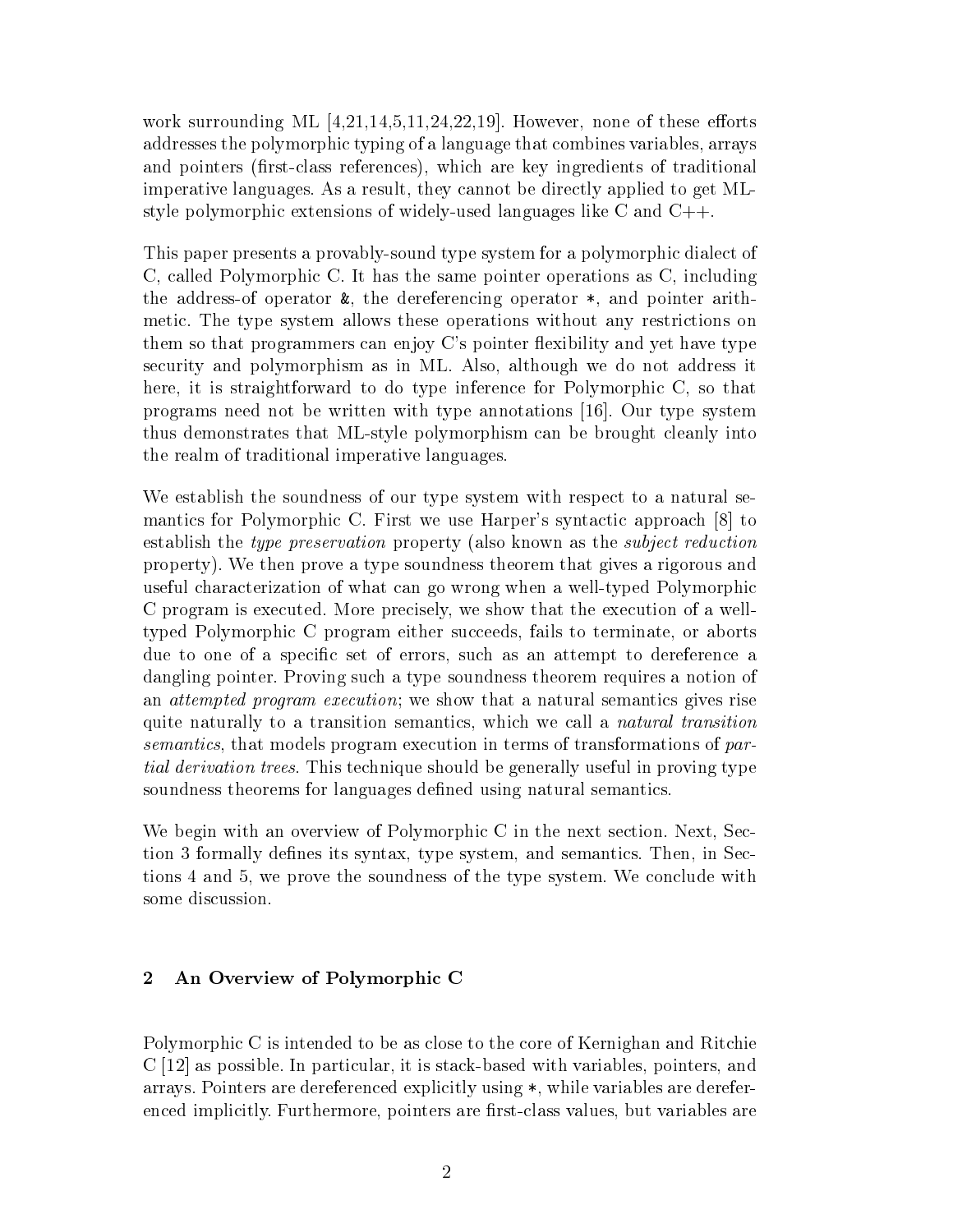not- Polymorphic C has the same pointer operations as C- A welltyped Poly morphic C program may still suffer from dangling reference and illegal address errors—our focus has not been on eliminating such pointer insecurities, which would require weakening C's expressive power, but rather on adding ML-style polymorphism to C, so that programmers can write polymorphic functions naturally and soundly as they would in ML, rather than by parameterizing functions on data sizes or by casting to pointers of type void  $\cdots$ 

# 2.1 An Example

In this paper, we adopt a concrete syntax for Polymorphic  $C$  that resembles the syntax of  $\cup$ . For example, here are three Polymorphic  $\cup$  functions:

```
swap(x, y)\mathcal{L}var t strategie van de verslag van de verslag van de verslag van de verslag van de verslag van de verslag van 
              -
x  -
y
              \sim to the term of the term of the term of the term of the term of the term of the term of the term of the term of the term of the term of the term of the term of the term of the term of the term of the term of the term 

reverse(a,n)€
             var i = 0;

             while (i \leq n-1-i) {
                            swap(a+i, a+n-1-i);i = i+1}
\mathbf{L}swapsesctions(a,i,n)\sim . The state of the state of the state of the state of the state of the state of the state of the state of the state of the state of the state of the state of the state of the state of the state of the state of the st
             reverse(a,i);reverse(a+i, n-i);reverse(a,n)}
```
Note that, unlike C, Polymorphic C does not include type annotations in declarations- Also Polymorphic C diers from C in the treatment of semicolons reverses reverse (representation revenue of array and function reverses of array and function reverses and function swapsectionsain uses reverse to swap the array section and array sections and array sections are sections and a

 $\sim$  See  $\left\vert z\right\vert$  for a alternative ML-like syntax that is somewhat more nexible.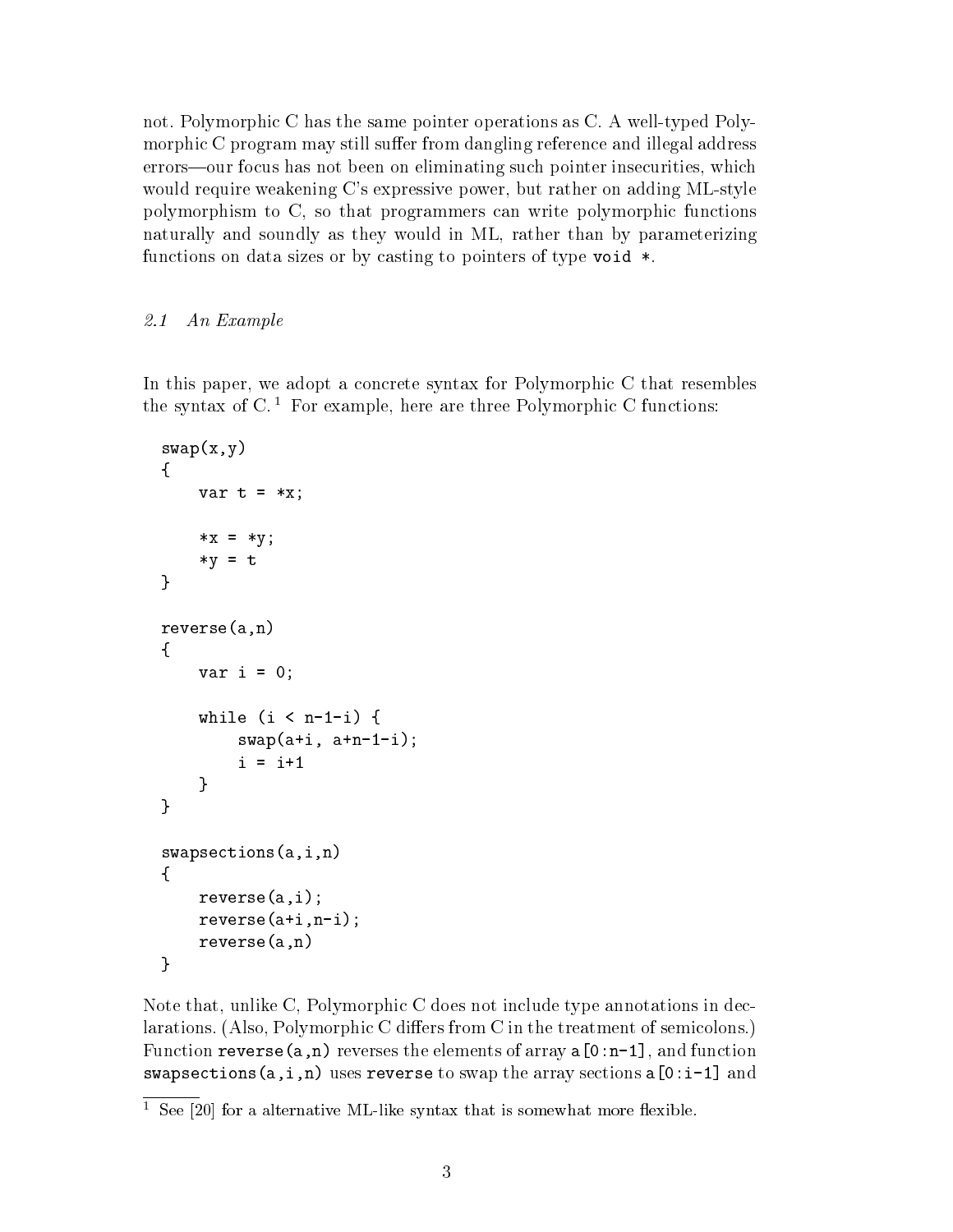ainstrates the contract in Polymorphic C as in Polymorphic C as in the case of the canonical manipulation of t late sections of arrays using pointer arithmetic- The construct var <sup>x</sup> e ebinds x to a new cell initialized to the value of  $e_1$ ; the scope of the binding is e- and the lifetime of the cell ends after e- is evaluated- Variable <sup>x</sup> is derefer enced implicitly-resolved in typing rule that says is a typing rule that if  $r$  and the same if  $\mu$  . -var then it also has type -var then it also has type -var then it also has type -var then it also has type -v

As in C, the call to swap in reverse could equivalently be written as

 $swap(\&a[i], \&a[n-1-i])$ 

and also as in C array subscripting in C array subscription is equivalent sugar ex-square expression to - Arrays themselves are created by the created by the construction are created by the  $\mathcal{E}_1$ which binds  $x$  to a pointer to an uninitialized array whose size is the value of e the score of the score of the array ends after the lifetime of the algebra after the array ends after extending

The type system of Polymorphic C assigns types of the form - var to vari ables, and types of the form  $\tau$   $\emph{ptr}$  to pointers. - Functions swap, reverse, and swapsections given above are polymorphic; swap has type

$$
\forall \alpha \, \ldotp \alpha \, \text{ptr} \times \alpha \, \text{ptr} \rightarrow \alpha,
$$

reverse has type

$$
\forall \alpha \, \ldotp \alpha \, \text{ptr} \times \text{int} \rightarrow \text{unit},
$$

and swapsections has type

 $\forall \alpha$  .  $\alpha$  ptr  $\times$  int  $\times$  inter-

Type *unit*, which appears in the types of reverse and swapsections, is a degenerate type containing only the value unit; it serves as the type of constructs like while loops that do not produce a useful value- Notice that pointer and array types are under the asset are related to the control of pointer types are related to the control of  $\mathbf{b}$  symmetric typing rules for  $\mathbf{b}$  rules for  $\mathbf{c}$ 

```
if e seus an easter the state part of the state of the state of the state of the state of the state of the sta
```
and

e e distrito de la contradición de la contradición de la contradición de la contradición de la contradición de

<sup>-</sup> we use  $\emph{pir}$  rather than  $\emph{ref}$  to avoid confusion with C++ and ML references.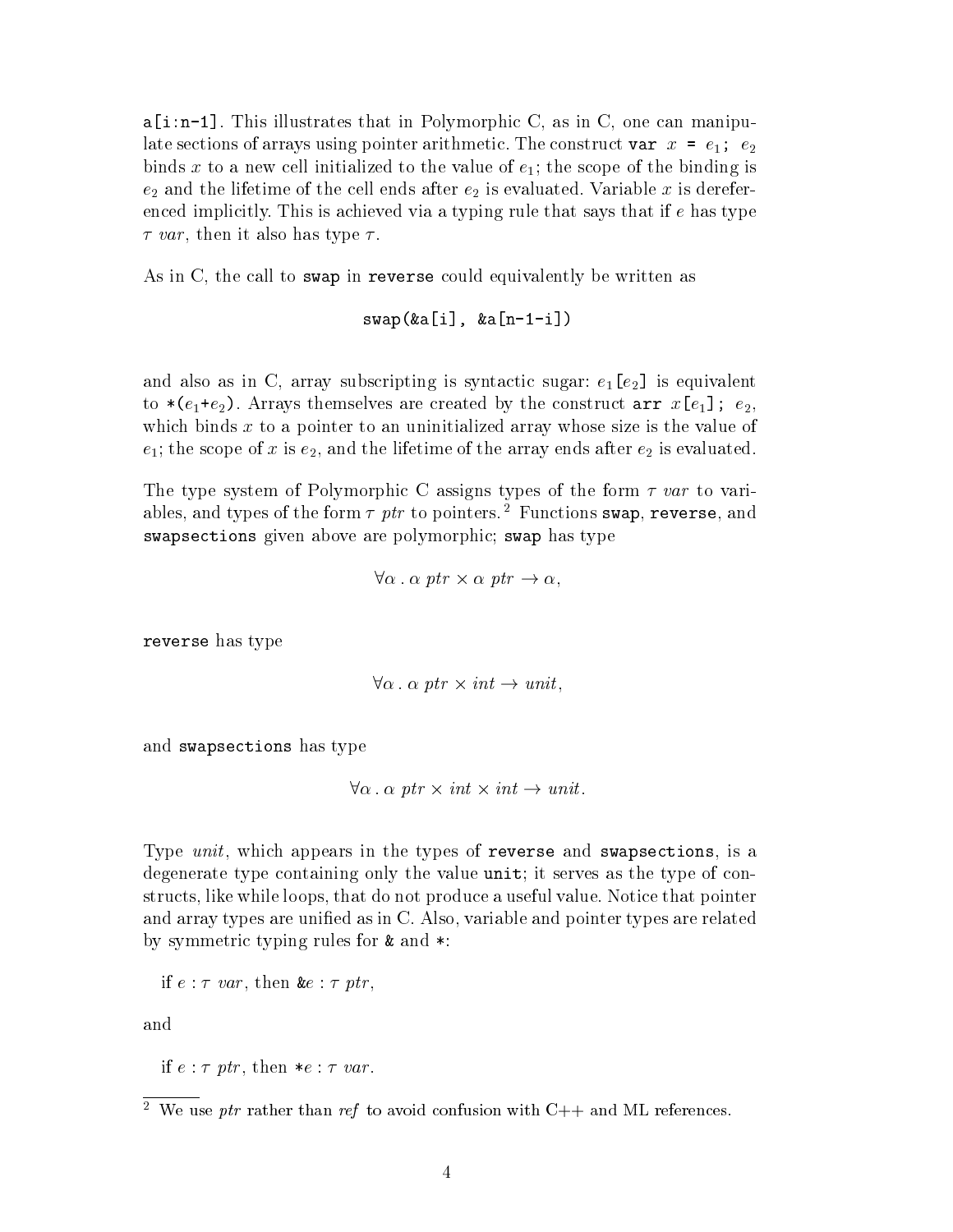Note that dereferencing in Polymorphic C differs from dereferencing in Standard Museum if the matter is a strong of the strong strong strong strong strong strong strong strong strong str

Polymorphic Cs types are strati
ed into three levels- There are the ordinary - data types and type schemes type levels of Damas and Milners system and a new level called phrase typesthe terminology is due to Reynolds containing the form of the form of the form of the form of the form of the form of the form  $\alpha$ cation enforces the "second-class" status of variables: for example, the return type of a function must be a data type so that one cannot write a function that returns a variable- In contrast pointer types are included among the data types, making pointers first-class values.

## 2.2 Achieving Type Soundness in Polymorphic C

Much effort has been spent trying to develop sound polymorphic type systems for imperative extensions of coreML- Especially wellstudied is the problem of typing Standard MLs rstclass references - The problem is easier in a language with variables but no references such as Edinburgh LCF ML but subtle problems still arise - The key problem is that a variable can escape its scope via a lambda abstraction as in

letvar 
$$
stk := []
$$
 in  $\lambda v$ .  $stk := v$  ::  $stk$ 

(This evaluates to a *push* function that pushes values v onto a stack, implemented as <sup>a</sup> list here denotes the empty list and denotes cons - In this case, the type system must not allow type variables that occur in the type of stk to be generalized or else the list would not be kept homogeneous- Dierent mechanisms have been proposed for dealing with this problem [4,22,19]

In the context of Polymorphic C, however, we can adopt an especially simple approach- Because Polymorphic C does not have 
rstclass functions it is not possible to *compute* a polymorphic value in an interesting way; for example. we cannot write curried functions-curried functions-curried functions-curried functions-curried functions-curried functions-curried functions-curried functions-curried functions-curried functions-curried functions-curried of language expressiveness by limiting polymorphism to function declarations-

Limiting polymorphism to function declarations ensures the soundness of poly morphic generalizations, but pointers present new problems for type soundness- If one is not careful in formulating the semantics then the type preserva tion property may not hold- For example if a program is allowed to dereference a pointer to a cell that has been deallocated and then reallocated, then the value obtained may have the wrong type- For this reason our natural seman tics has been designed to catch all pointer errors-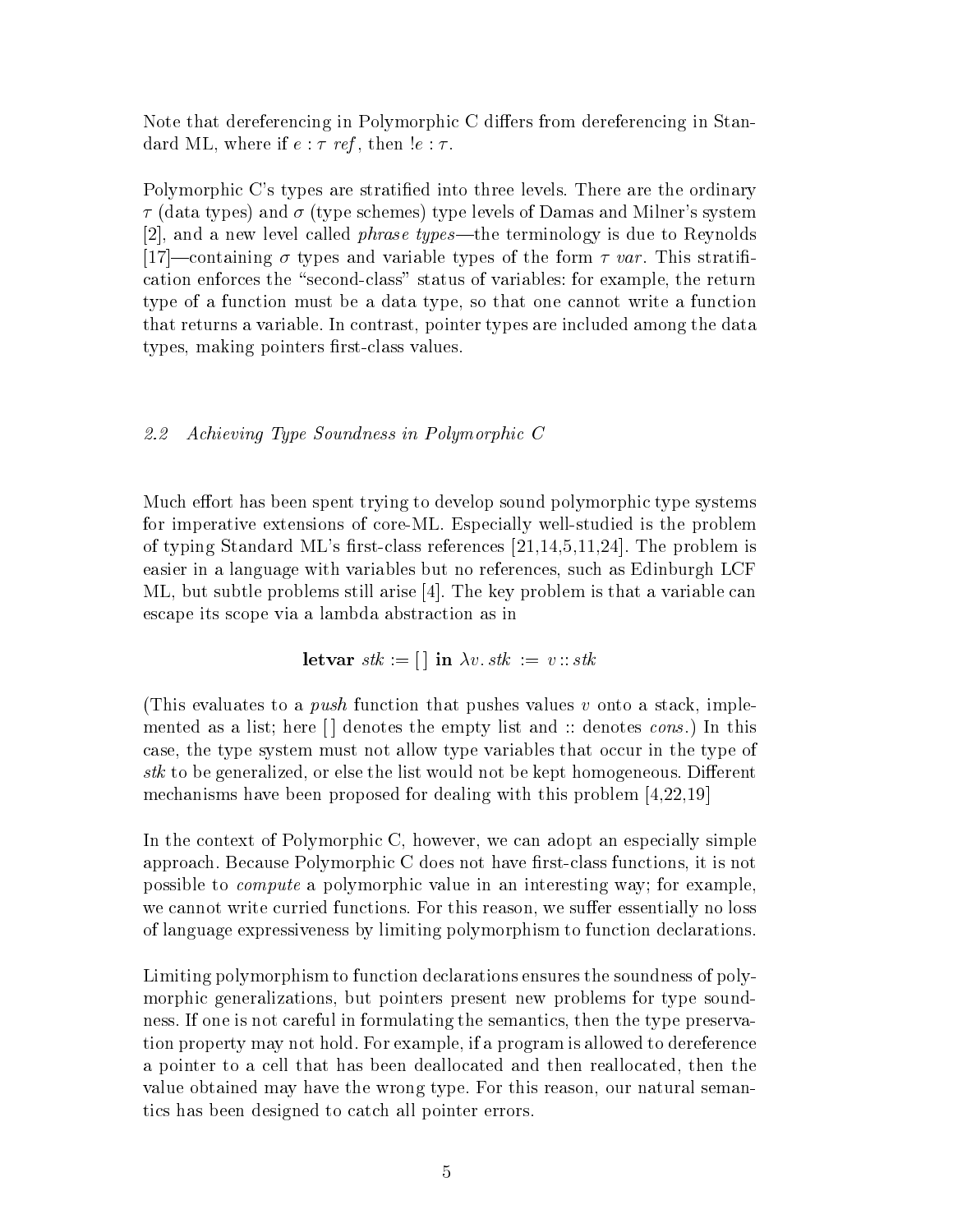#### A Formal Description of Polymorphic C

The syntax of Polymorphic C is given by the following grammar:

$$
e ::= x \mid c \mid \& e \mid *e \mid e_1 + e_2 \mid
$$
  
\n
$$
e_1[e_2] \mid e_1 = e_2 \mid e_1; e_2 \mid
$$
  
\nif (e<sub>1</sub>) {e<sub>2</sub>} else {e<sub>3</sub>} |  
\nwhile (e<sub>1</sub>) {e<sub>2</sub>} |  
\nvar x = e<sub>1</sub>; e<sub>2</sub> |  
\narr x[e<sub>1</sub>]; e<sub>2</sub> |  
\nx(x<sub>1</sub>,...,x<sub>n</sub>) {e<sub>1</sub>} e<sub>2</sub> |  
\ne(e<sub>1</sub>,...,e<sub>n</sub>)

Meta-variable x ranges over identifiers, and c over literals (such as integer literals and unit- The expression

$$
x(x_1,\ldots,x_n) \ \{e_1\} \ \, e_2
$$

is a function declaration it declares a function <sup>x</sup> whose scope is e-- The operator here denotes only pointer arithmetic- In the full language would be overloaded to denote integer addition as well-

Like C, Polymorphic C has been designed to ensure that function calls can be implemented on a stack without the use of static links of static links or displays-  $\omega$  , and this property is achieved by the restriction that functions can only be de
ned at top situate polymorphic c allows function declaration and declarations and declaration and any whole control instead impose the restriction that the free identifiers of any function must be declared at the top level-top and declaration is one whose top and the toplevel declaration is one whose the c scope extends all the way to the end of the program- For example in the program

var  $n = ...;$  $arr a$ [...];  $f(x) \{...\}$  $f(\ldots)$ 

the identification at the so the n a point of the only in and for the solicity identified that the control of can occur free in f are n and a.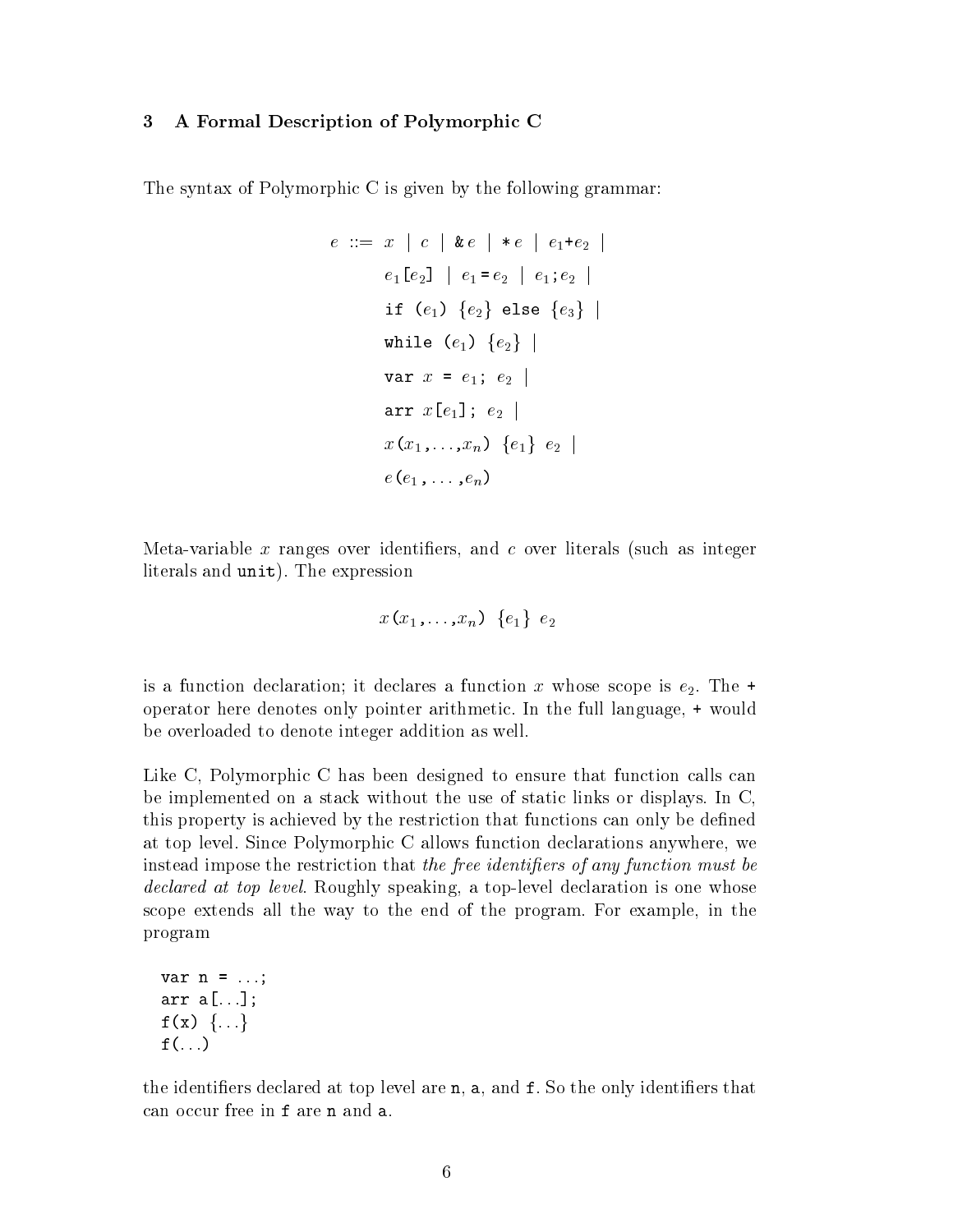A subtle difference between C and Polymorphic C is that the formal parameters of a Polymorphic C function are *constants* rather than local variables. Hence the C function  $f(x)$  {b} is equivalent to

$$
f(x) \{ var x = x; b \}
$$

in Polymorphic C- Also Polymorphic C cannot directly express Cs internal static variables in the C declaration of the C declaration of the C declaration of the C declaration of the C

for the static interest of the static interest of  $\mathcal{L}_{\mathcal{A}}$  . In the static interest of the static interest of  $\mathcal{L}_{\mathcal{A}}$ 

must be written in Polymorphic C as

$$
var n = 0; f(x) {b}
$$

where **n** has been uniquely renamed.

3.1 The Type System of Polymorphic C

The types of Polymorphic C are strati
ed as follows- -

|  |                                                             | $\tau ::= \alpha \mid int \mid unit \mid \tau \text{ ptr} \mid \tau_1 \times \cdots \times \tau_n \rightarrow \tau \quad (data \text{ types})$ |
|--|-------------------------------------------------------------|------------------------------------------------------------------------------------------------------------------------------------------------|
|  | $\sigma \ ::= \ \forall \alpha \ . \ \sigma \ \   \ \ \tau$ | $(type\ schemes)$                                                                                                                              |
|  | $\rho ::= \sigma   \tau var$                                | $(phrase \ types)$                                                                                                                             |

Metavariable ranges over type variables- Compared to the type system of state was in the first in the continuation of the imperative-continues in the complete state of  $\alpha$ 

The rules of the type system are given in Figures and - It is <sup>a</sup> deductive proof system used to assign types to expressions- Typing judgments have the form

$$
\gamma \vdash e : \rho
$$

meaning that expression e has type  $\rho$ , assuming that  $\gamma$  prescribes phrase types ers of the free identical contracts  $\mu$  . The free identical  $\mu$  -metallicity over identical  $\mu$ typings, which are finite functions mapping identifiers to phrase types;  $\gamma(x)$  is the phrase type assigned to the typical property of  $\mu$  and  $\mu$  and  $\mu$  and  $\mu$  and  $\mu$  and  $\mu$ that assigns phrase type  $\rho$  to x and assigns phrase type  $\gamma(x')$  to any identifier  $x'$  other than x.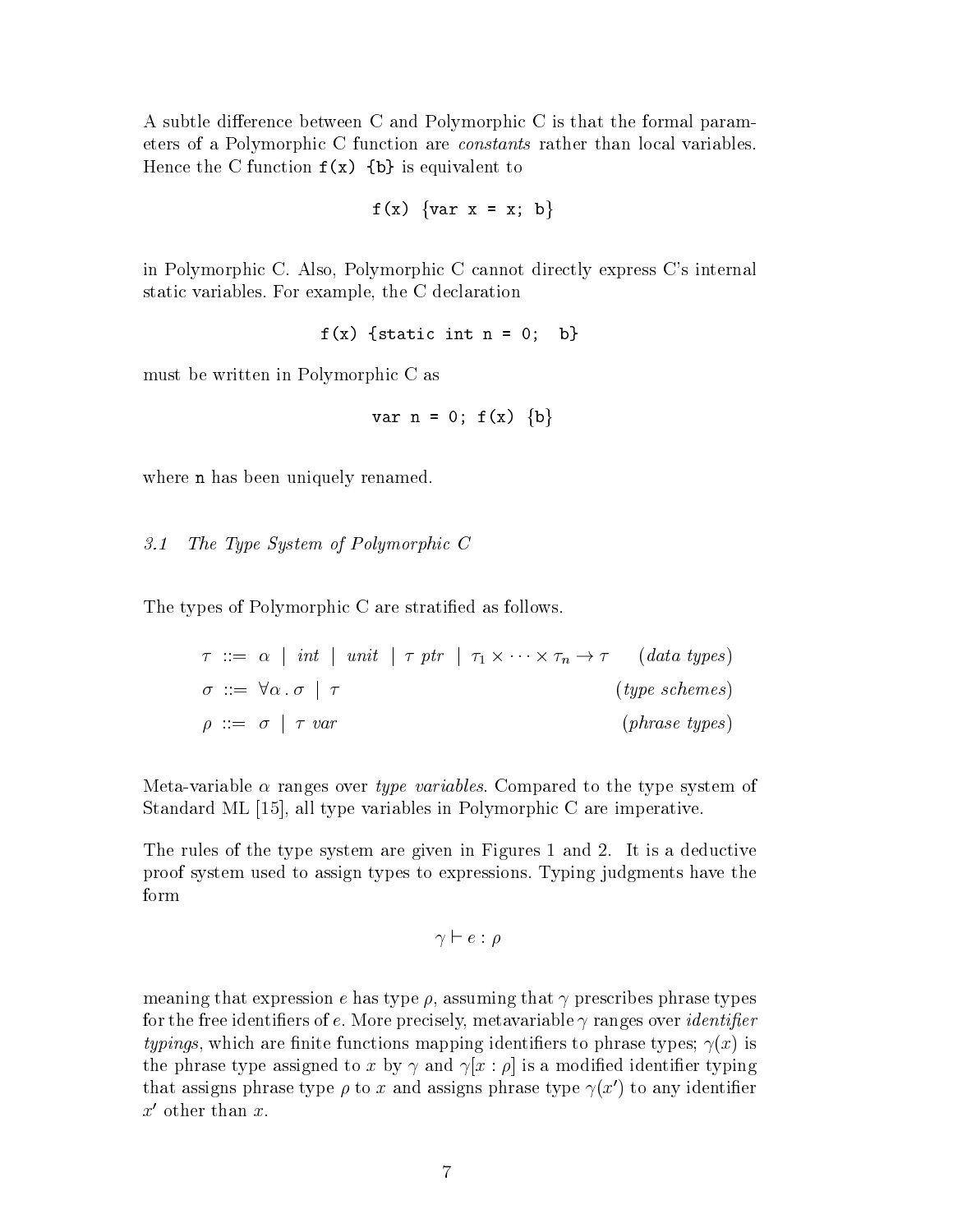(IDENT)

\n
$$
\gamma \vdash x : \tau \qquad \text{if } \gamma(x) \geq \tau
$$
\n(vAR-ID)

\n
$$
\gamma \vdash x : \tau \text{ var} \qquad \text{if } \gamma(x) = \tau \text{ var}
$$
\n(LIT)

\n
$$
\gamma \vdash c : \text{int} \qquad \text{if } c \text{ is an integer literal}
$$
\n
$$
\gamma \vdash u \text{r} \text{ur} \qquad \text{if } c \text{ is an integer literal}
$$
\n
$$
\gamma \vdash u \text{ur} \qquad \text{if } c \text{ is an integer literal}
$$
\n(R-VAL)

\n
$$
\gamma \vdash e : \tau \text{ var}
$$
\n(ADDRES)

\n
$$
\gamma \vdash e : \tau \text{ var}
$$
\n(L-VAL)

\n
$$
\gamma \vdash e : \tau \text{ pr}
$$
\n(L-VAL)

\n
$$
\gamma \vdash e : \tau \text{ pr}
$$
\n(L-VAL)

\n
$$
\gamma \vdash e : \tau \text{ pr}
$$
\n(ARTTH)

\n
$$
\gamma \vdash e_1 : \tau \text{ pr}
$$
\n(SUBSCRIPT)

\n
$$
\gamma \vdash e_1 : \tau \text{ pr}
$$
\n(SUBSCRIPT)

\n
$$
\gamma \vdash e_1 : \tau \text{ pr}
$$
\n(ASSGN)

\n
$$
\gamma \vdash e_1 : \tau \text{ var}, \gamma \vdash e_2 : \tau
$$
\n(COMPOSE)

\n
$$
\gamma \vdash e_1 : \tau, \gamma \vdash e_2 : \tau
$$
\n(COMPOSE)

\n
$$
\gamma \vdash e_1 : \tau, \gamma \vdash e_2 : \tau
$$
\n(F)

\n
$$
\gamma \vdash e_1 : \text{int}, \gamma \vdash e_2 : \tau
$$
\n(F)

\n
$$
\gamma \vdash e_1 : \text{int}, \gamma \vdash e_2 : \tau
$$
\n(F)

\n
$$
\gamma \vdash e_1 : \text{int}, \gamma \vdash e_2 : \tau
$$
\n(F)

\n
$$
\gamma \vdash e_1 : \text{int}, \gamma \vdash e_2 : \tau
$$
\n

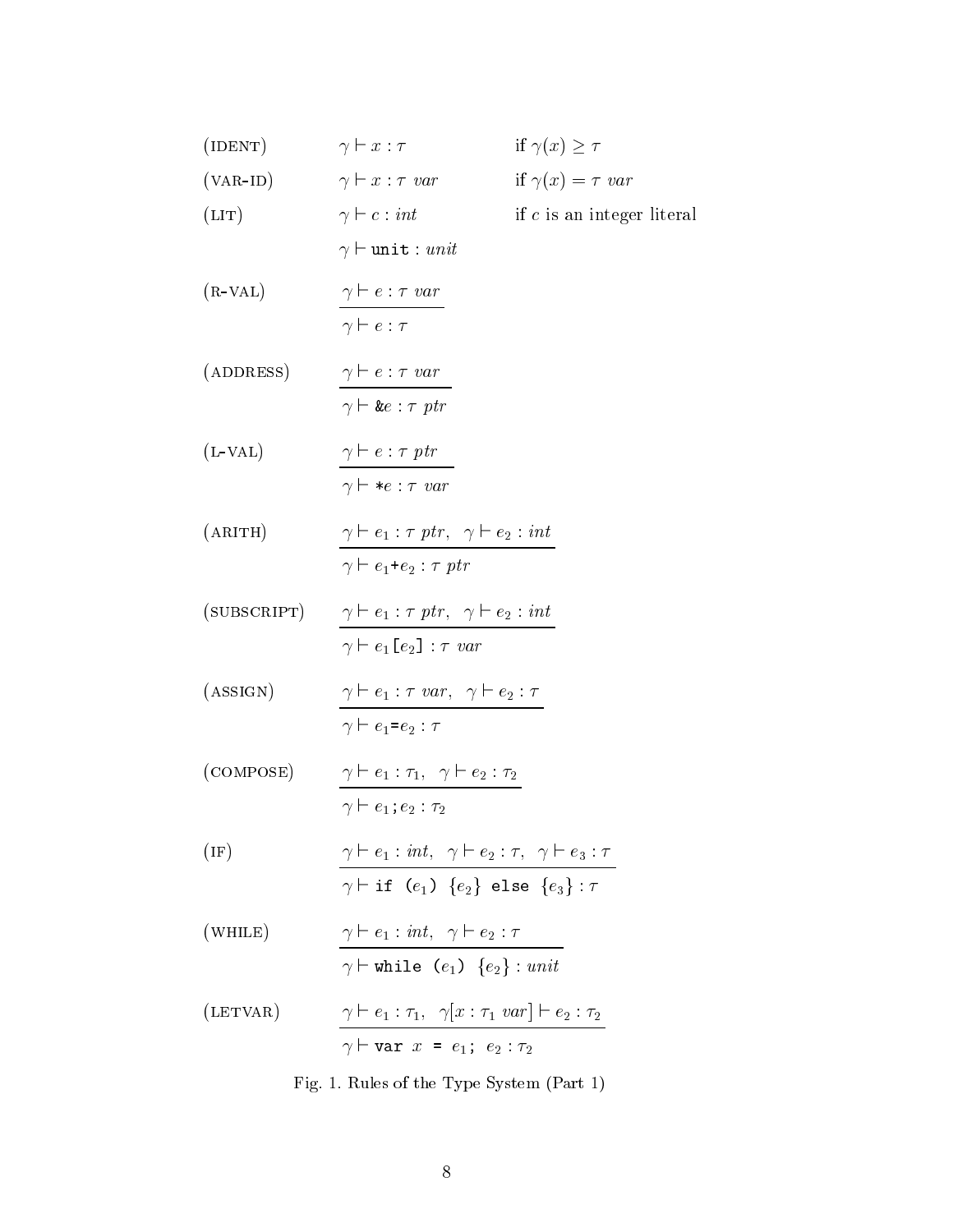(LETARR)

\n
$$
\frac{\gamma \vdash e_1 : int, \ \gamma[x : \tau_1 \text{ ptr}] \vdash e_2 : \tau_2}{\gamma \vdash \text{ arr } x [e_1]; \ e_2 : \tau_2}
$$
\n(FUN)

\n
$$
\frac{\gamma[x_1 : \tau_1, \ldots, x_n : \tau_n] \vdash e : \tau}{\gamma[x : Close_{\gamma}(\tau_1 \times \cdots \times \tau_n \rightarrow \tau)] \vdash e' : \tau'}
$$
\n
$$
\frac{\gamma[x : Close_{\gamma}(\tau_1 \times \cdots \times \tau_n \rightarrow \tau)] \vdash e' : \tau'}{\gamma \vdash x(x_1, \ldots, x_n) \ \{e\} \ e' : \tau'}
$$
\n(FUNCALL)

\n
$$
\gamma \vdash e : \tau_1 \times \cdots \times \tau_n \rightarrow \tau,
$$
\n
$$
\gamma \vdash e_1 : \tau_1,
$$
\n
$$
\cdots
$$
\n
$$
\frac{\gamma \vdash e_n : \tau_n}{\gamma \vdash e(e_1, \ldots, e_n) : \tau}
$$

 $\mathbf{r}$  . The Type System Particle of the Type System Particle of the Type System Particle of the Type System Particle of the Type System Particle of the Type System Particle of the Type System Particle of the Type Syste

the generalization of a data type - the total type to the state of the control of  $\mathcal{G}$ type scheme  $\forall \alpha$  .  $\tau$  , where  $\alpha$  is the set of all type variables occurring free in  $\tau$ but not in  $\gamma$ . Note the use of *Close* in rule (FUN); this is what allows functions to be given polymorphic types-

We say that  $\tau$  is a *generic instance* of v $\alpha$  .  $\tau$ , written v $\alpha$  .  $\tau > \tau$  , if there exists a substitution S with domain  $\alpha$  such that  $S\tau = \tau'$ . Note that rule (IDENT) allows and interesting  $\alpha$  is a given any type  $\alpha$  that is a generic instance of  $\alpha$  ,  $\alpha$  is a generic instance of  $\alpha$ this is what allows a polymorphic function to be called with different types of arguments. We extend the definition of  $\geq$  to type schemes by saying that  $o \geq o$  the  $o \geq r$  whenever  $o \geq r$ . Finally, we say that  $\gamma \sqsubset e$  :  $o$  if  $\gamma \sqsubset e$  :  $r$ whenever  $\sigma \geq \tau$ .

#### 3.2 The Semantics of Polymorphic C

We now give a natural semantics for Polymorphic C- Before we can do this we need to extend the language syntax to include some semantic values; these new values are the runtime representations of variables pointers and functions

$$
e \ ::= \ (a,1) \ \mid \ (a,0) \ \mid \ \lambda x_1,\ldots,x_n.e
$$

Metavariable <sup>a</sup> here ranges over addresses which are described below- Expres sion a is a variable and expression a is a pointer- Intuitivelyavariable or pointer is represented by an address together with a tag bit which tells whether it should be implicitly dereferenced or not—thus, variables are im- $\mathbf{p}_1$  dereferenced and pointers are not-Expression  $\mathbf{p}_1, \ldots, \mathbf{p}_n$  ,  $\mathbf{p}_n$  as a rambda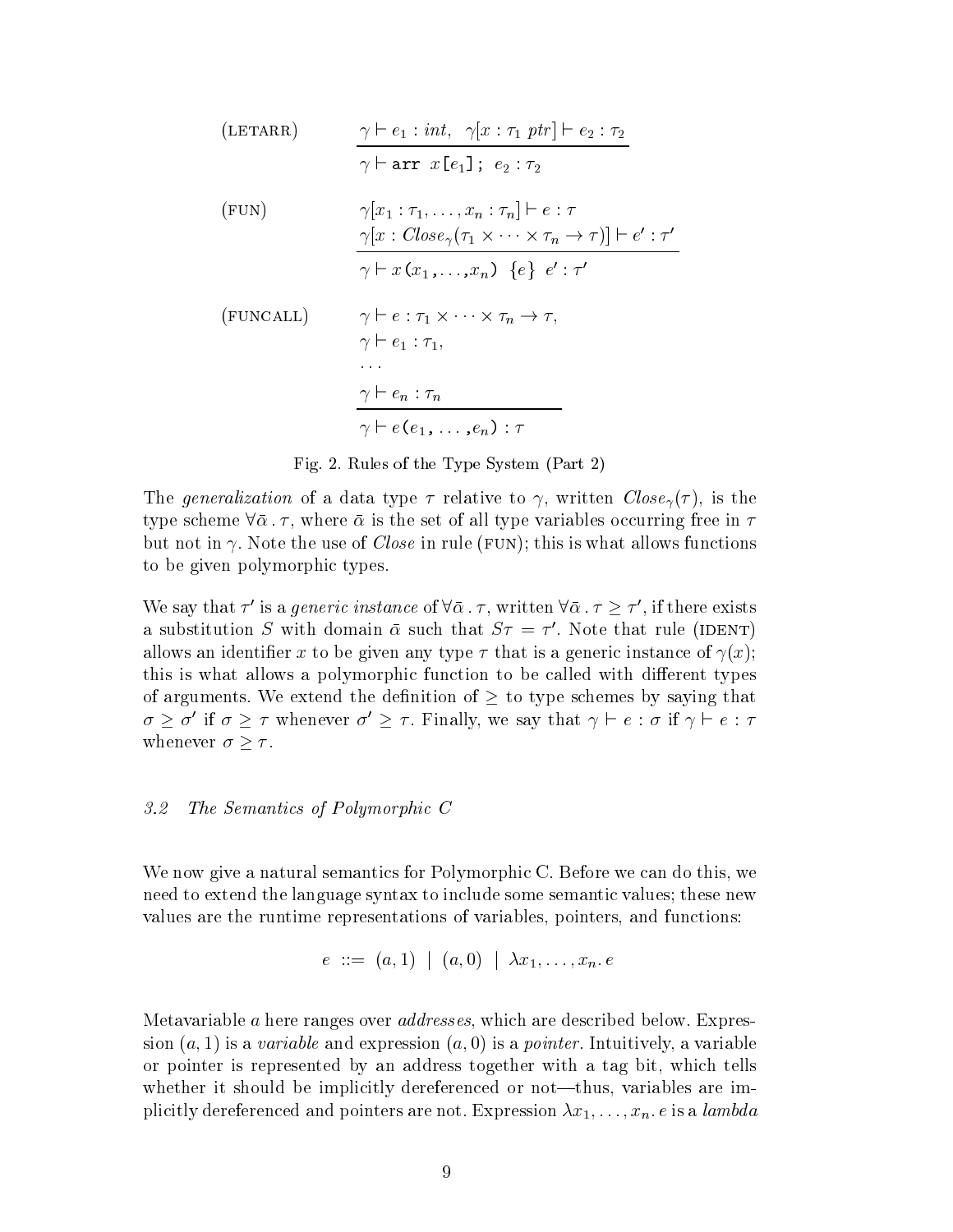abstraction that represents a function with formal parameters  $x_1, \ldots, x_n$  and body  $e$ .

One might expect that addresses would just be natural numbers, but that would not allow the semantics to detect invalid pointer arithmetic-beneficial pointer arithmetican address is a pair of natural numbers  $(i, j)$  where i is the segment number and just - Intuitively we put the oset - Intuitively we put the oset - Intuitively we put the original or array in segmente a simple variable simple variable della contratta per la nelementa in nelement anciente dell' has addresses  $(i, 0), (i, 1), \ldots, (i, n-1)$ . Pointer arithmetic involves only the offset of an address, and dereferencing nonexistent or dangling pointers is detected as a "segmentation fault".

Next we identify the set of *values*  $v$ , consisting of literals, pointers, and lambda abstractions

$$
v \ ::= \ c \ | \ (a,0) \ | \ \lambda x_1,\ldots,x_n.\ e
$$

The result of a successful evaluation is always a value.

Finally we require the notion of a memory- A memory is a nite function mapping addresses to values or to the special results dead and uninit- These results indicate that the cell with that address has been deallocated or is unini tialized, respectively. We write  $\mu(a)$  for the contents of address  $a \in \mathit{aom}(\mu)$ , and we went memory that assigns assigns value value value value v to address and when  $\sim$ value  $\mu(a)$  to any address a other than a. Note that  $\mu(a) := v_1$  is an update of  $\mu$  if  $a \in \mathit{aom}(\mu)$  and an extension of  $\mu$  if  $a \notin \mathit{aom}(\mu)$ .

We can now define the *evaluation relation* 

$$
\mu \vdash e \Rightarrow v, \mu'
$$

which asserts that evaluating close expression e in memory  $\mu$  which we have  $\mu$  $v$  and new memory  $\mu$  . The evaluation rules are given in Figures 5 and 4.

We write  $|e|/x|e$  to denote the capture-avoiding substitution of  $e$  for all free occurrences of  $x$  in  $e$ . Note the use of substitution in rules (BINDVAR), (BINDARR), (BINDFUN), and (APPLY). It allows us to avoid environments and closures in the semantics so that the result of evaluating a Polymorphic C expression is just another Polymorphic C expression- This is made possible by the flexible syntax of the language and the fact that only closed expressions are ever evaluated during the evaluation of a closed expression-

We remark that rule (APPLY) specifies that function arguments are evaluated left to right C leaves the evaluation order unspeci
ed- Also note that if there were no  $\&$  operator, there would be no need to specify in rule (BINDVAR) that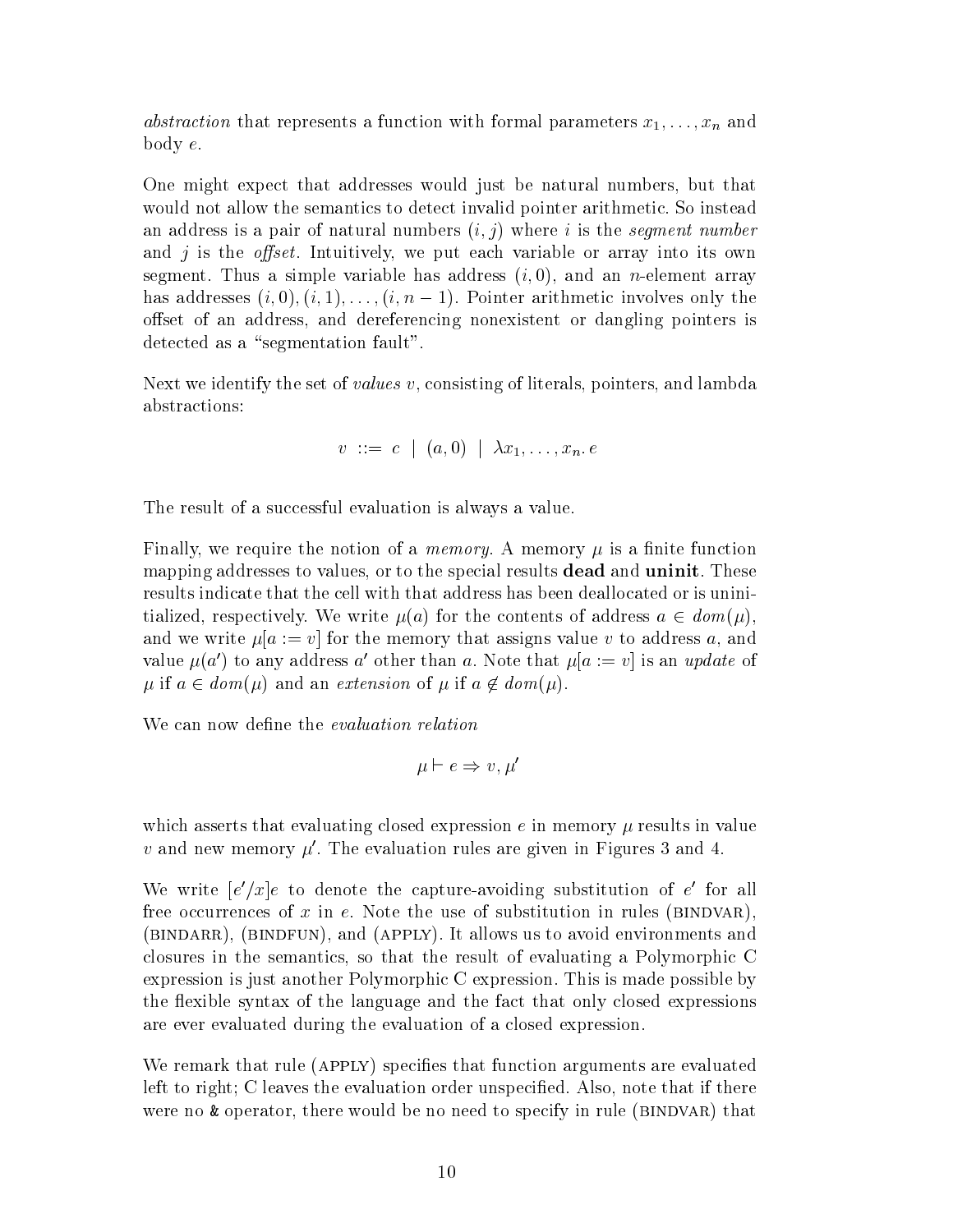| (VAL)                       | $\mu \vdash v \Rightarrow v, \mu$                                                              |
|-----------------------------|------------------------------------------------------------------------------------------------|
| $\left($ CONTENTS $\right)$ | $a \in dom(\mu)$ and $\mu(a)$ is a value                                                       |
|                             | $\mu \vdash (a, 1) \Rightarrow \mu(a), \mu$                                                    |
| (DEREF)                     | $\mu \vdash e \Rightarrow (a,0), \mu'$<br>$a \in dom(\mu')$ and $\mu'(a)$ is a value           |
|                             | $\mu \vdash *e \Rightarrow \mu'(a), \mu'$                                                      |
| (REF)                       | $\mu \vdash \&(a,1) \Rightarrow (a,0), \mu$                                                    |
|                             | $\mu \vdash e \Rightarrow (a,0), \mu'$                                                         |
|                             | $\mu \vdash \&*e \Rightarrow (a,0), \mu'$                                                      |
| (OFFSET)                    | $\mu \vdash e_1 \Rightarrow ((i, j), 0), \mu_1$                                                |
|                             | $\mu_1 \vdash e_2 \Rightarrow n, \mu'$ ( <i>n</i> an integer)                                  |
|                             | $\mu \vdash e_1 + e_2 \Rightarrow ((i, j + n), 0), \mu'$                                       |
| $(\text{UPDATE})$           | $\mu \vdash e \Rightarrow v, \mu'$                                                             |
|                             | $a \in dom(\mu')$ and $\mu'(a) \neq$ dead                                                      |
|                             | $\mu \vdash (a, 1) = e \Rightarrow v, \mu' [a := v]$                                           |
|                             | $\mu \vdash e_1 \Rightarrow (a,0), \mu_1$                                                      |
|                             | $\mu_1 \vdash e_2 \Rightarrow v, \mu_2$                                                        |
|                             | $a \in dom(\mu_2)$ and $\mu_2(a) \neq$ dead                                                    |
|                             | $\mu \vdash *e_1=e_2 \Rightarrow v, \mu_2[a]:=v]$                                              |
| (SEQUENCE)                  | $\mu \vdash e_1 \Rightarrow v_1, \mu_1$                                                        |
|                             | $\mu_1 \vdash e_2 \Rightarrow v_2, \mu_2$                                                      |
|                             | $\mu \vdash e_1 \, ; e_2 \Rightarrow v_2, \mu_2$                                               |
| (BRANCH)                    | $\mu \vdash e_1 \Rightarrow n, \mu_1$ ( <i>n</i> a nonzero integer)                            |
|                             | $\mu_1 \vdash e_2 \Rightarrow v, \mu'$                                                         |
|                             | $\mu \vdash \texttt{if} (e_1) \{e_2\} \texttt{else} \{e_3\} \Rightarrow v, \mu'$               |
|                             | $\mu \vdash e_1 \Rightarrow 0, \mu_1$                                                          |
|                             | $\mu_1 \vdash e_3 \Rightarrow v, \mu'$                                                         |
|                             | $\mu \vdash \texttt{if} \ \ (e_1) \ \ \{e_2\} \ \texttt{else} \ \ \{e_3\} \Rightarrow v, \mu'$ |

Fig- - The Evaluation Rules Part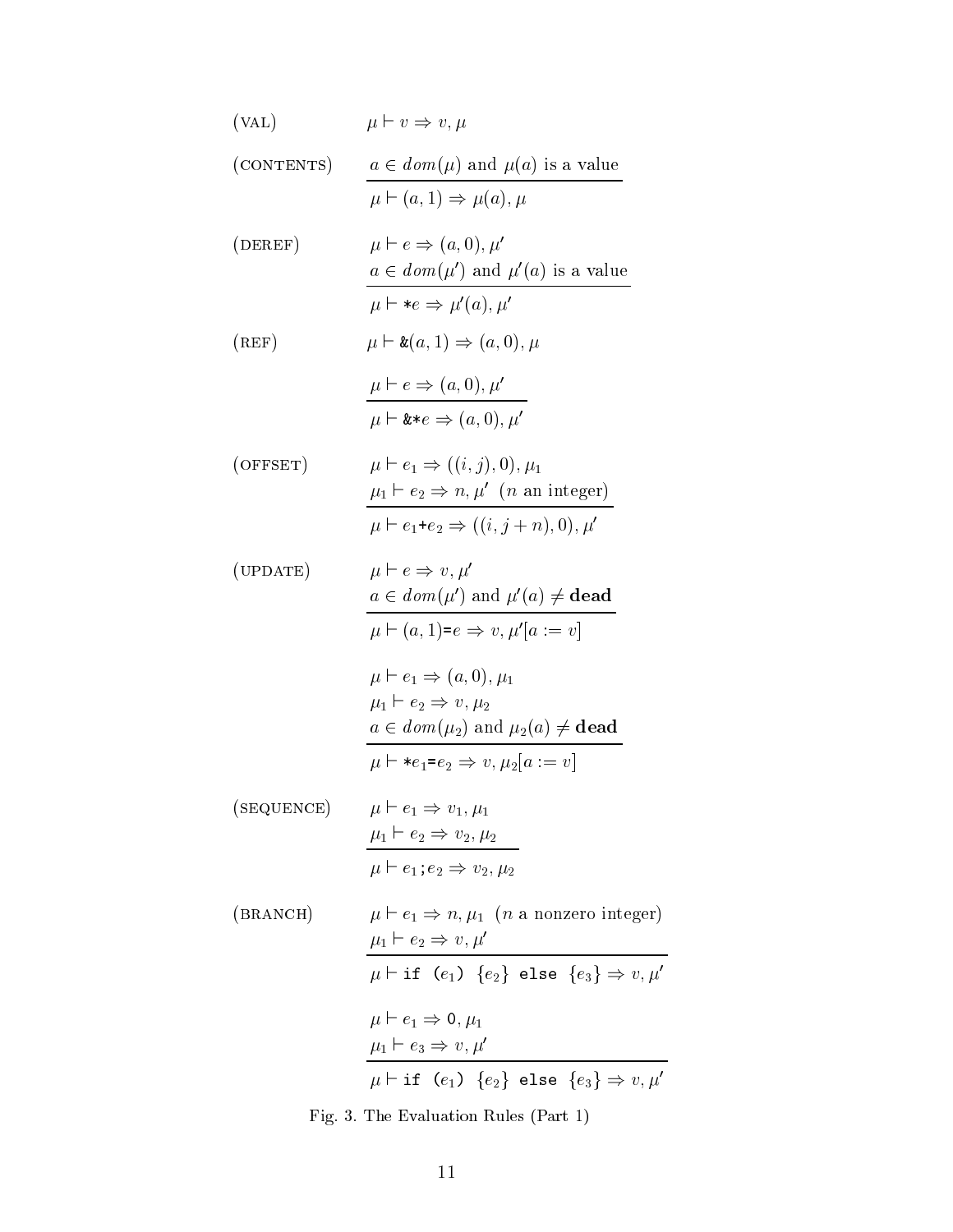$$
\mu \vdash e_1 \Rightarrow 0, \mu_1
$$
\n
$$
\mu \vdash \text{while } (e_1) \{e_2\} \Rightarrow \text{unit}, \mu_1
$$
\n
$$
\mu \vdash e_1 \Rightarrow n, \mu_1 \text{ (n a nonzero integer)}
$$
\n
$$
\mu_1 \vdash e_2 \Rightarrow v, \mu_2
$$
\n
$$
\mu_2 \vdash \text{while } (e_1) \{e_2\} \Rightarrow \text{unit}, \mu'
$$
\n
$$
\mu \vdash \text{while } (e_1) \{e_2\} \Rightarrow \text{unit}, \mu'
$$
\n(BINDVAR)\n
$$
\mu \vdash e_1 \Rightarrow v_1, \mu_1
$$
\n
$$
(i, 0) \notin dom(\mu_1)
$$
\n
$$
\mu_1[(i, 0) := v_1] \vdash [((i, 0), 1)/x]e_2 \Rightarrow v_2, \mu_2
$$
\n
$$
\mu \vdash \text{var } x = e_1; e_2 \Rightarrow v_2, \mu_2[(i, 0) := \text{dead}]
$$
\n(BINDARR)\n
$$
\mu \vdash e_1 \Rightarrow n, \mu_1 \text{ (n a positive integer)}
$$
\n
$$
(i, 0) \notin dom(\mu_1)
$$
\n
$$
\mu_1[(i, 0), \ldots, (i, n - 1) := \text{unit}, \ldots, \text{unit}]\nvdash
$$
\n
$$
[(i, 0), 0)/x]e_2 \Rightarrow v_2, \mu_2
$$
\n
$$
\mu \vdash \text{arr } x[e_1], e_2 \Rightarrow v_2, \mu_2
$$
\n
$$
\mu \vdash \text{arr } x[e_1], e_2 \Rightarrow v_2, \mu'_2
$$
\n(BINDFUN)\n
$$
\mu \vdash (x_1, \ldots, x_n, e/x]e^i \Rightarrow v, \mu'
$$
\n
$$
\mu \vdash x(x_1, \ldots, x_n, e^i, \mu_1
$$
\n
$$
\mu \vdash e_1 \Rightarrow \lambda x_1, \ldots, x_n, e^i, \mu_1
$$
\n
$$
\mu \vdash e_1 \Rightarrow v_1, \mu_2
$$
\n
$$
\ldots
$$
\n
$$
\mu_n \vdash e_n \Rightarrow v_n, \mu_{n+1
$$

a variable dies at the end of its scope; it would simply become unreachable at that point (and its storage could be reused).

Fig- - The Evaluation Rules Part 

Note that a successful evaluation always produces a value and a memory

**Lemma 1** If  $\mu \vdash e \Rightarrow v, \mu$ , then v is a value and  $\mu$  is a memory.

PROOF By induction on the structure of the derivation-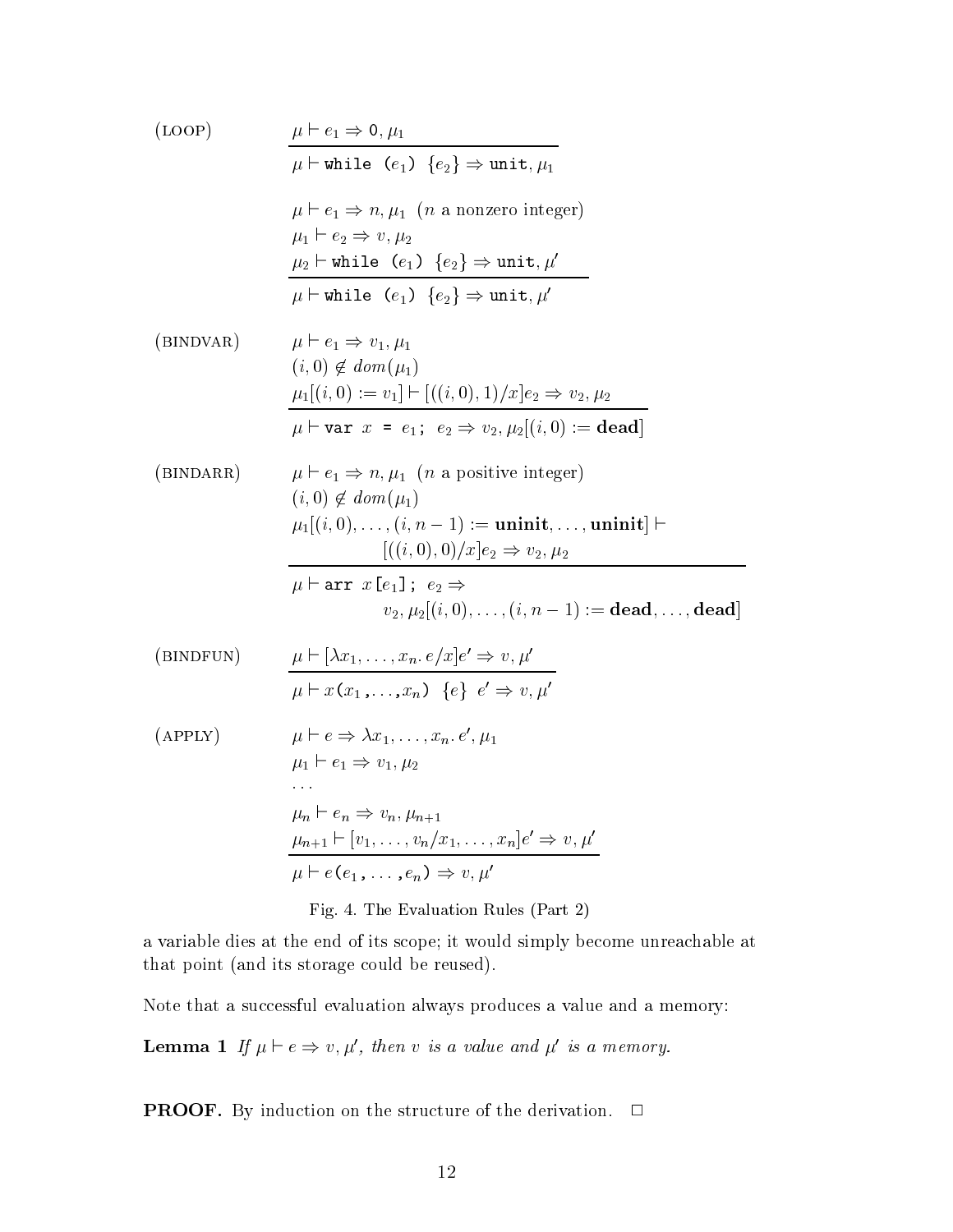## Type Preservation

we have the sound to the sound of the sounds of the sounds of our type systems of the strenger of the sound of in this section by using the framework of Harper to prove that our type system satisfies the *type preservation* property (sometimes called the *subject* reduction property- This property basically asserts that types are preserved across evaluations that is in the expression of type - evaluates successfully it. produces a value of type - -But before we can do this we need to extend our typing rules so that we can type the semantic values (variables, pointers, and lambda abstractions introduced in Section --

Typing a variable  $(a, 1)$  or a pointer  $(a, 0)$  clearly requires information about the type of value stored at address  $a$ ; this information is provided by an address typing - One might expect and the might expect and the second to map address to matter. types to the turns out to work how work to work how the top work how the program can well to work the contract produce as its value a nonexistent pointer and such pointers must therefore be typable if type preservation is to hold- For example the program

$$
\texttt{arr}~\texttt{a[10]};~\texttt{a+17}
$$

is well to provide a construction of the first state of the context pointers and and the context of the context to define an *address typing*  $\lambda$  to be a finite function mapping segment numbers to data types-conventions for additional conventions for a distinct those  $\alpha$  and  $\alpha$ for identifier typings.

We now modify our typing judgments to include an address typing:

$$
\lambda;\gamma \vdash e:\rho
$$

All of the rules given previously in Figures 1 and 2 need to be extended to include address typings and we also add the new typing rules given in Figure 5. Furthermore, Figure 5 includes an updated version of rule (FUN) that  $\mathcal{L}$  from Figure - In addition to including and addition typing the new rule  $\mathcal{L}$ replaces Close- with Close- which does not generalize type variables that are free in either  $\lambda$  or in  $\gamma$ .

To prove the type preservation theorem, we require a number of lemmas that establish some useful properties of the type system- We begin with a basic lemma that shows that our type system types closed values reasonably—it shows that any closed value of some type has the *form* that one would expect. It also shows that a closed expression of type - var can have only two possible forms. (Note that  $\psi$  nere denotes an *empty* identifier typing.)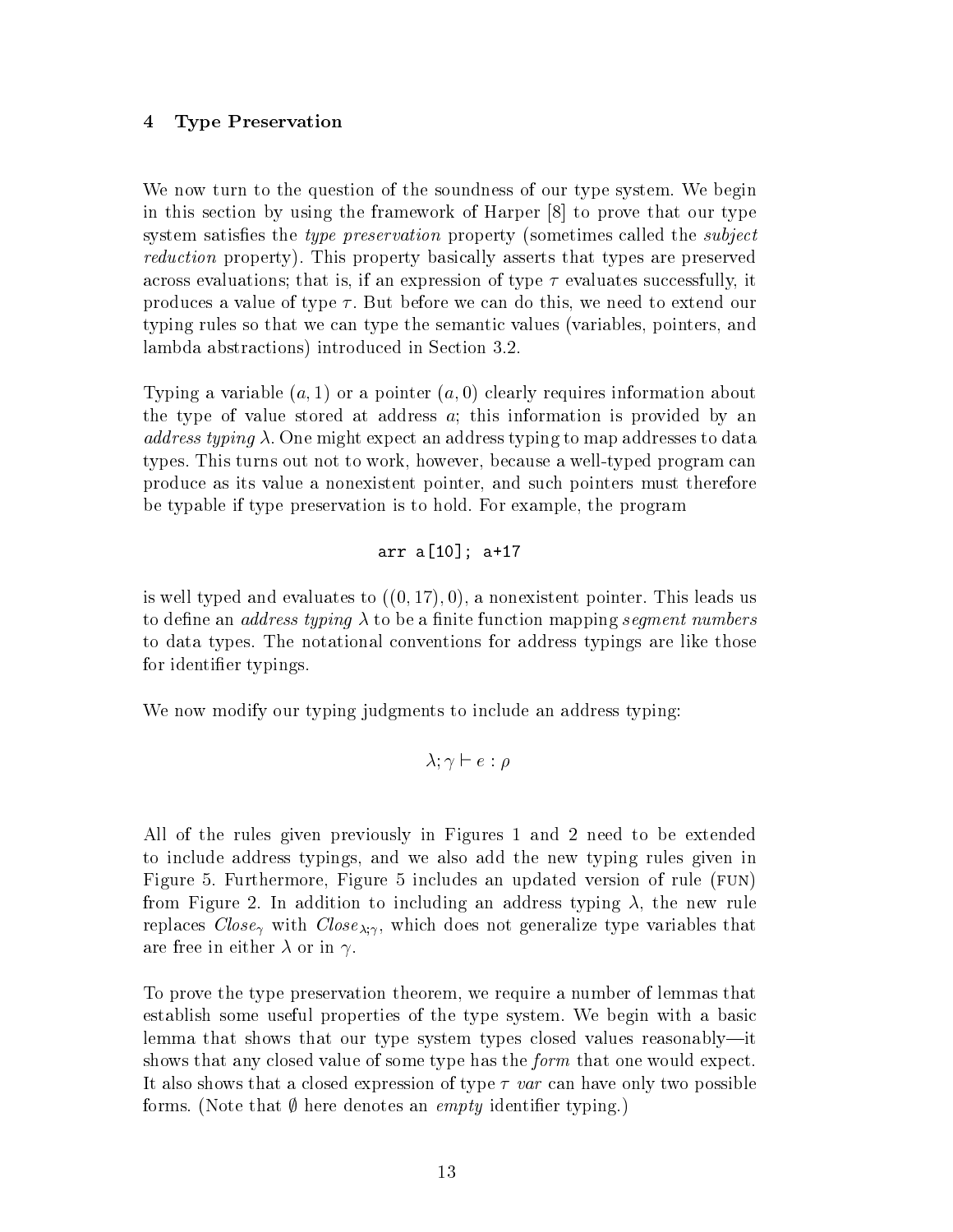$$
(\text{VAR}) \qquad \qquad \lambda; \gamma \vdash ((i, j), 1) : \tau \text{ var} \quad \text{if } \lambda(i) = \tau
$$

(PTR)  $\lambda; \gamma \vdash ((i, j), 0) : \tau \text{ptr} \text{ if } \lambda(i) = \tau$ 

$$
(\rightarrow\text{INTRO}) \qquad \frac{\lambda; \gamma[x_1 : \tau_1, \dots, x_n : \tau_n] \vdash e : \tau}{\lambda; \gamma \vdash \lambda x_1, \dots, x_n \cdot e : \tau_1 \times \dots \times \tau_n \to \tau}
$$

(FUN)  
\n
$$
\lambda; \gamma[x_1 : \tau_1, \dots, x_n : \tau_n] \vdash e : \tau
$$
\n
$$
\frac{\lambda; \gamma[x : Close_{\lambda; \gamma}(\tau_1 \times \dots \times \tau_n \to \tau)] \vdash e' : \tau'}{\lambda; \gamma \vdash x(x_1, \dots, x_n) \{e\} e' : \tau'}
$$

Fig- - New Rules for Typing Semantic Values

Fig. 5. New Rules for Typing Semantic Values<br> **Lemma 2 (Correct Forms)** Suppose  $\lambda; \emptyset \vdash v : \tau$ . Then

if it is interested and the state of the state of the state of the state of the state of the state of the stat if it is united the set of the second the set of the set of the set of the set of the set of the set of the set of the set of the set of the set of the set of the set of the set of the set of the set of the set of the set  $\sim$   $ii$   $i$  is  $i$  pir, then v is of the form  $(i, j), 0$ , and  $\begin{aligned} \textit{if $\tau$ is $\tau_1\times\cdots\times\tau_n\to\tau'$, then $v$ is of the form $\lambda x_1,\ldots,x_n.e$.} \\ \textit{And if $\lambda:\emptyset\models e:\tau$ var. then $e$ is of the form $((i,i),1)$ or of the form} \end{aligned}$  $then \, v \, \, is:$ <br>  $r, \, \, then \, v \, \, is:$ 

var, then e is of the form  $((i, j), 1)$  or of the form  $\ast e$  .

records the community of the second the the typing rules-that the last the last  $\sim$ part of the lemma assumes that array subscription is subscription in the synthetic subscription is subscriptio

A consequence of the last part of this lemma is that if  $\lambda; \emptyset \vdash e : \tau$  and  $e$  is not of the form  $((i, j), 1)$  or  $\ast e$  , then the typing derivation cannot end with rule (R-VAL). So the typing rules, for the most part, remain syntax directed.

The fact that variables can have only two possible forms is also exploited in our evaluation rules, specifically within rules (REF) and (UPDATE) of Figure 3. In particular, we are able to define the semantics of  $=$  and  $\&$  without defining an auxiliary relation for evaluation in "L-value" contexts; contrast our rules with the contract of the contract of the contract of the contract of the contract of the contract of the contract of the contract of the contract of the contract of the contract of the contract of the contract of the contr

We continue with some basic lemmas showing that typings are preserved under substitutions and under extensions to the address and identifier typings:

**Lemma 3 (Type Substitution)** If  $\lambda$ ;  $\gamma \vdash e : \tau$ , then for any substitution  $S$ ,  $S \lambda$ ,  $S \gamma \vdash e$  :  $S \tau$ , and the tatter typing has a derivation no higher than the former

**PROOF.** By induction on the structure of the derivation of  $A$ ;  $\gamma \vdash e$  :  $\tau$ .  $\Box$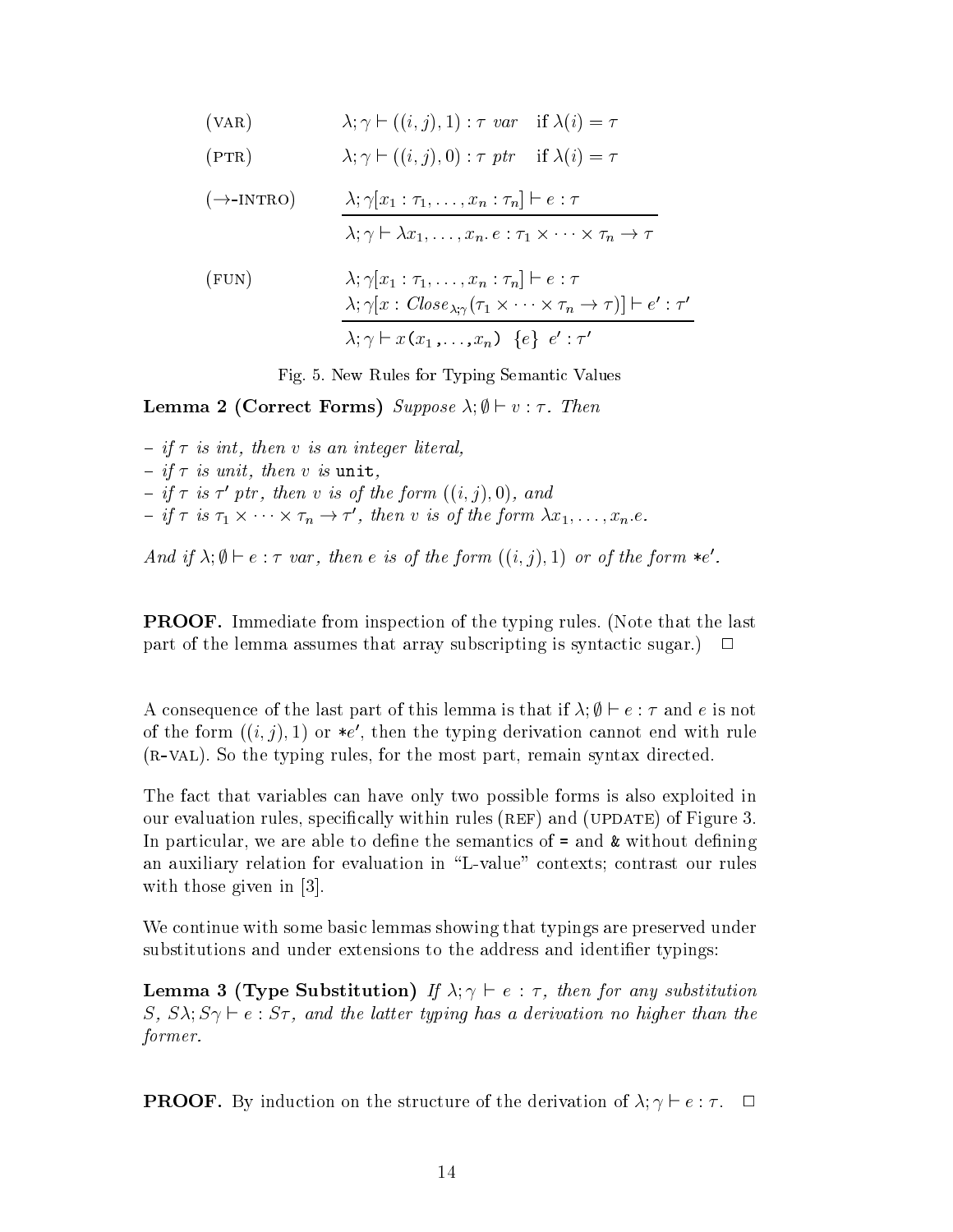**Lemma 4 (Supernuousness)** Suppose that  $\lambda$ ;  $\gamma \vdash e : \tau$ . If  $i \notin dom(\lambda)$ , then  $\lambda[i]:\tau[\cdot,\gamma\sqsubset e:\tau,\text{ and }ijx\in\text{dom}(\gamma),\text{ then }\lambda;\gamma[x:\rho\sqsubset e:\tau].$ 

**PROOF.** By induction on the height of the derivation of  $\lambda$ ;  $\gamma \vdash e : \tau$ . The only way that adding an extra assumption can cause problems is by adding more free type variables to  $\lambda$  or  $\gamma$ , thereby preventing *Close* from generalizing such variables in (FUN) steps. If this happens, we must rename such variables in the original derivation before adding the extra assumption- By the Type Substitution Lemma we can do this renaming and the height of the derivation is not increased.  $\square$ 

**Lemma 5** (Substitution) If  $\lambda$ ;  $\gamma \in e$  :  $\rho$  and  $\lambda$ ;  $\gamma |x|$  :  $\rho | \subset e$  :  $\tau$ , then  $\lambda$ ;  $\gamma \sqsubset |e/x|e$  : T.

**PROOF.** Assume that the bound identifiers of  $e$  are renamed as necessary to ensure that no identifier occurring in *e* occurs bound in *e* . Then at every use of (IDENT) or (VAR-ID) on x in the derivation of  $\lambda$ ;  $\gamma |x:\rho| \vdash e':\tau$ , we can spect in the appropriate derivation for each  $\alpha$  e-may be extra assumptions as  $\alpha$ around at that point, but by the Superfluousness Lemma, they do not cause problems-contract to the contract of the contract of the contract of the contract of the contract of the contract of the contract of the contract of the contract of the contract of the contract of the contract of the contr

**Lemma o** (v-intro) if  $\lambda$ ;  $\gamma \vdash e : \tau$  and  $\alpha_1, \ldots, \alpha_n$  ao not occur free in  $\lambda$  or in  $\gamma$ , then  $\lambda; \gamma \vdash e : \forall \alpha_1, \ldots, \alpha_n$ .  $\tau$ .

**PROOF.** This lemma is a simple corollary to the Type Substitution Lemma. Suppose that  $\forall \alpha \, . \, \tau \geq \tau$  . Then there exists a substitution  $S \equiv |\tau/\alpha|$  such that  $5\tau = \tau$  . By the Type Substitution Lemma,  $5\lambda$ ;  $5\gamma \vdash e$  :  $5\tau$ . Hence, since the  $\alpha$  are not free in  $\lambda$  or in  $\gamma$ ,  $\lambda$ ;  $\gamma \vdash e : \tau$  .  $\Box$ 

we now return to type preservation-to-type preservation-to-type preservation-to-type  $\mathcal{L}(\mathbf{A})$  to show that the show that the show that the show that the show that the show that the show that the show that the show t if closed program <sup>e</sup> has type - under address typing and evaluates under memory and variable to variable since e can allocate addresses and the can allocate addresses and the can allocate addresses and the can allocate addresses and the can allocate addresses and the can allocate addresses and and these can occur in version that we can also the view that variety  $\mathcal{L}_{\mathcal{A}}$ only show that  $v$  has type  $\tau$  under some address typing  $\lambda$  that *extends*  $\lambda$ . (we denote  $\lambda$  extends  $\lambda$  by  $\lambda \subseteq \lambda$ .) Also, we need to assume that  $\lambda$  is *consistent* for example in the store in the store in segment in segment in segment in segment in segment in segment in segment in i- Precisely we de
ne if

(1)  $\alpha$ om( $\lambda$ ) = { $i$  | ( $i$ ,  $0$ )  $\in$   $\alpha$ om( $\mu$ )}, and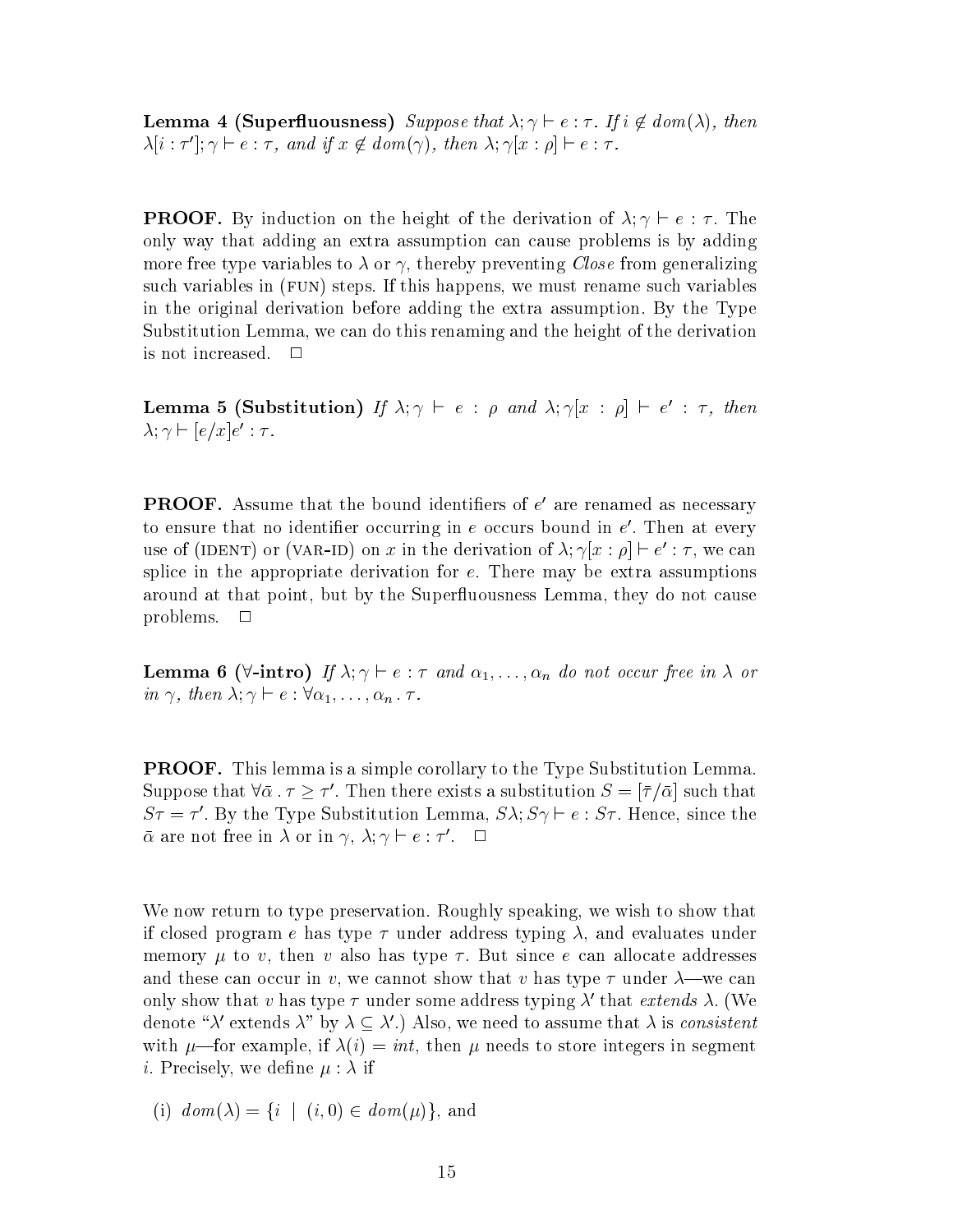(ii) for all  $(i, j)$  such that  $\mu((i, j))$  is a value,  $\lambda \sqsubset \mu((i, j))$ :  $\lambda(i)$ .

Note that must giveatype to uninitialized and dead addresses of but the type can be anything-prove the type prove the type preservation theorem. eservation theorem<br>  $\lambda : \emptyset \vdash e : \tau$ , and

**Theorem (Iype Preservation)** If  $\mu \vdash e \Rightarrow v, \mu$ ,  $\lambda, \psi \vdash e : \tau$ , and  $\mu : \lambda$ , then there exists  $\lambda$  such that  $\lambda \subseteq \lambda$ ,  $\mu : \lambda$ , and  $\lambda$ ;  $\psi \vdash v : \tau$ .  $\mu \vdash e \Rightarrow v, \mu', \lambda; \emptyset \vdash e : \tau$ <br>  $\lambda'.$  and  $\lambda': \emptyset \vdash v : \tau.$ 

**PROOF.** By induction on the structure of the derivation of  $\mu \vdash e \Rightarrow v, \mu$ . Here we just show the  $(BINDVAR)$  and  $(BINDFUN)$  cases; the remaining cases are similar.

(BINDVAR). The evaluation must end with

$$
\mu \vdash e_1 \Rightarrow v_1, \mu_1
$$
  
(*i*, 0)  $\notin dom(\mu_1)$   

$$
\mu_1[(i, 0) := v_1] \vdash [((i, 0), 1)/x]e_2 \Rightarrow v_2, \mu_2
$$
  

$$
\mu \vdash \text{var } x = e_1; \ e_2 \Rightarrow v_2, \mu_2[(i, 0) := \text{dead}]
$$

while the typing must end with (LETVAR):<br>  $\lambda; \emptyset \vdash e_1 : \tau_1$ 

$$
\lambda; \emptyset \vdash e_1 : \tau_1
$$
\n
$$
\lambda; [x : \tau_1 \text{ var}] \vdash e_2 : \tau_2
$$
\n
$$
\lambda; \emptyset \vdash \text{var } x = e_1; e_2 : \tau_2
$$

and  $\mu$  :  $\lambda$ . By induction, there exists  $\lambda_1$  such that  $\lambda \subseteq \lambda_1, \; \mu_1$  :  $\lambda_1$ , and  $\lambda_1$ ;  $\psi \vdash v_1$ :  $\tau_1$ . Since  $\mu_1$ :  $\lambda_1$  and  $(v, v) \notin$  dom $(\mu_1)$ , also  $v \notin$  dom $(\lambda_1)$ . So  $\lambda_1 \subseteq \lambda_1 | i : \tau_1 |$ . By rule (VAR),  $\phi$ ;  $\emptyset$  +  $((i, 0), 1)$  :  $\tau_1$  v

$$
\lambda_1[i:\tau_1]; \emptyset \vdash ((i,0),1):\tau_1\; var
$$

and by Lemma

$$
\lambda_1[i:\tau_1]; [x:\tau_1\;var]\vdash e_2:\tau_2
$$

So we can apply Lemma 5 to get

5 to get  
\n
$$
\lambda_1[i:\tau_1]; \emptyset \vdash [((i,0),1)/x]e_2:\tau_2
$$

also also also induction there exists a second use of induction the conduction that the conduction there exist  $\lambda$  such that  $\lambda_1 | i : \tau_1 | \subseteq \lambda$ ,  $\mu_2 : \lambda$ , and  $\lambda$ ;  $\psi \vdash v_2 : \tau_2$ . |. So by a second use of in <br>  $: \lambda'$ , and  $\lambda'; \emptyset \vdash v_2 : \tau_2$ .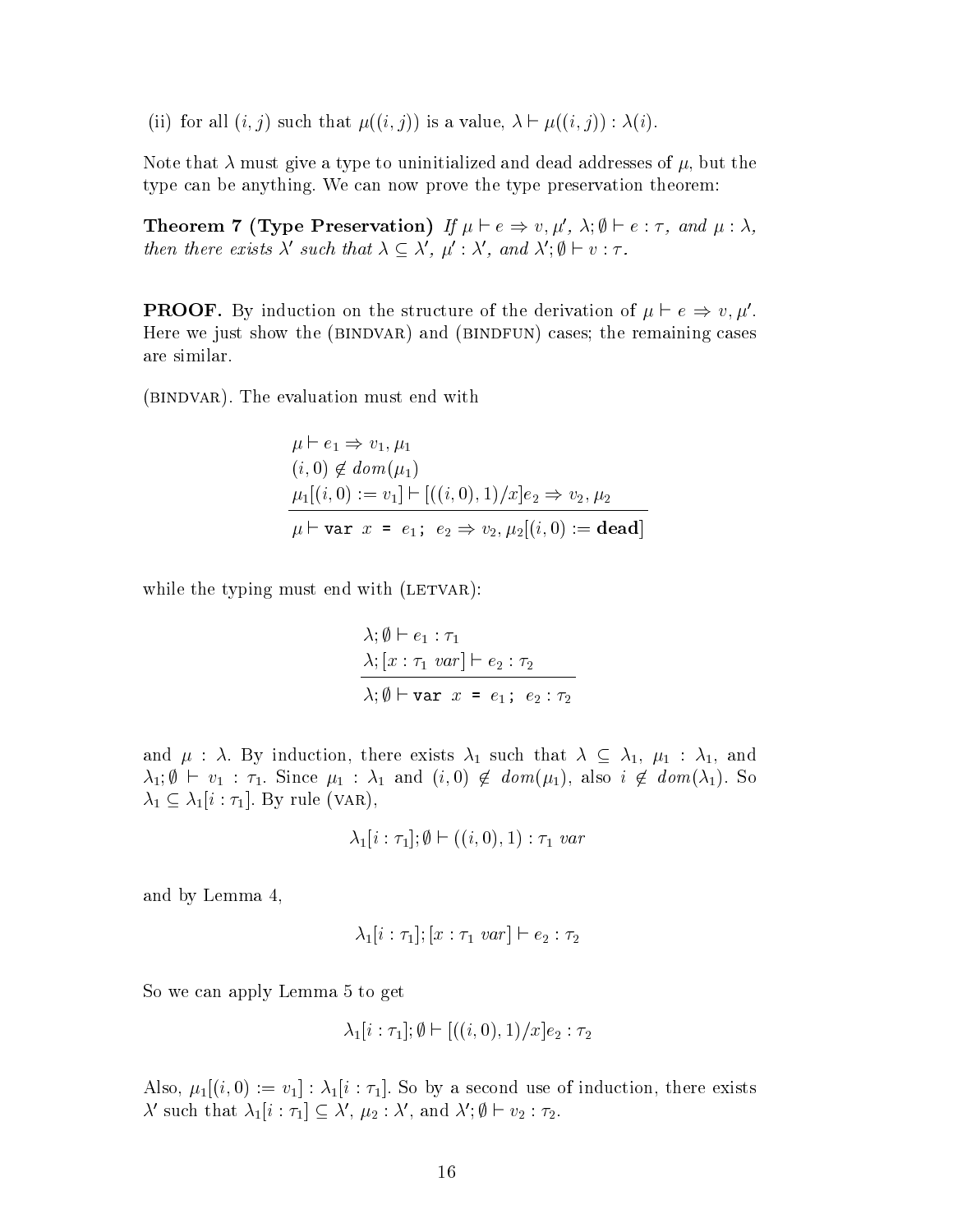It only remains to snow that  $\mu_2|(i,0)| := \mathbf{dead}(|: \lambda|)$  but this follows immediately from  $\mu_2 : \wedge$  .

**Remark 8** What would go wrong if we simply removed the deallocated address  $(i, 0)$  from the domain of the final memory, rather than marking it **dead**? Well with the current de
nition of we would then be forced to remove <sup>i</sup> from the linal address typing. But then  $\mu_2 - i : \lambda - i$  would fail, if there were any dangling pointers  $((i, j), 0)$  in the range of  $\mu_2 - i$ . If, instead, we allowed  $\lambda'$  to retain the typing for i, then the next time that  $(i,0)$  were allocated we would have to *change* the typing for i, rather than extend the address typing.

(BINDFUN). The evaluation must end with

$$
\frac{\mu \vdash [\lambda x_1, \ldots, x_n. e/x]e' \Rightarrow v, \mu'}{\mu \vdash x(x_1, \ldots, x_n) \{e\} \ e' \Rightarrow v, \mu'}
$$

while the typing must end with  $(FUN)$ :

$$
\lambda; [x_1 : \tau_1, \dots, x_n : \tau_n] \vdash e : \tau
$$
\n
$$
\lambda; [x : Close_{\lambda; \emptyset}(\tau_1 \times \dots \times \tau_n \to \tau)] \vdash e' : \tau'
$$
\n
$$
\lambda; \emptyset \vdash x(x_1, \dots, x_n) \{e\} e' : \tau'
$$

and  $\mu : \lambda$ . By rule ( $\rightarrow$ -INTRO),

$$
\rightarrow\text{INTRO}),
$$
  

$$
\lambda; \emptyset \vdash \lambda x_1, \dots, x_n. e : \tau_1 \times \dots \times \tau_n \to \tau
$$

and so by Lemma

$$
\text{as } 6,
$$
\n
$$
\lambda; \emptyset \vdash \lambda x_1, \dots, x_n \ldotp e : \mathit{Close}_{\lambda; \emptyset}(\tau_1 \times \dots \times \tau_n \to \tau)
$$

Therefore, by Lemma 5,  $\lambda$ ;  $\emptyset \vdash [\lambda x_1, \ldots, x_n, e/x]e' : \tau'$ . So by induction, there exists  $\lambda$  such that  $\lambda \subseteq \lambda$ ,  $\mu : \lambda$ , and  $\lambda \vdash v : \tau$ .  $\Box$ 

#### Type Soundness

The type preservation property does not by itself ensure that a type system is sensible- For example a type system that assigns every type to every ex pression trivially satis
es the type preservation property even though such a type system is useless- The main limitation of type preservation is that it only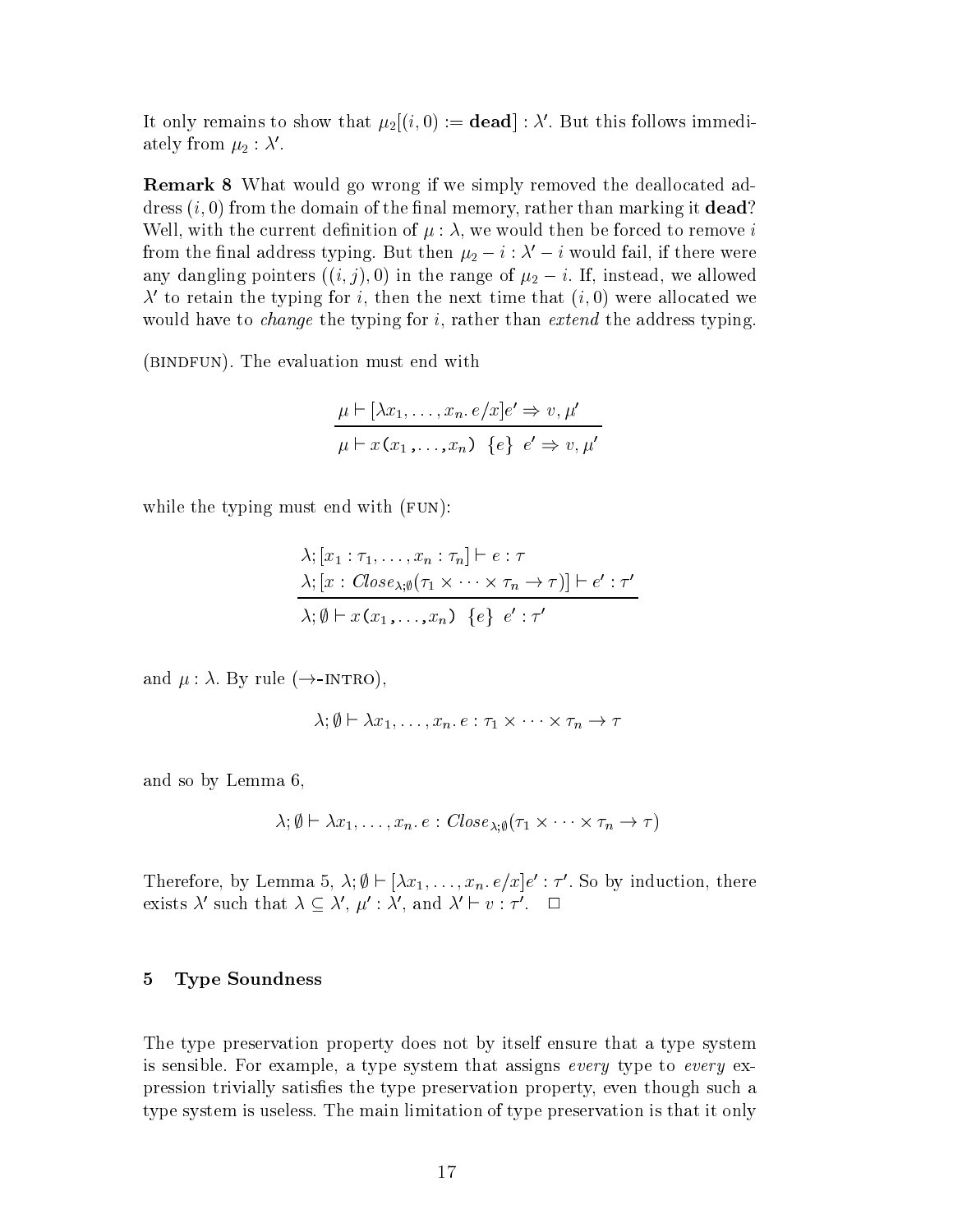applies to well the expressions that evaluate successfully-successfully-successfully-successfully-successfullylike to be able to say something about what happens when we *attempt* to evaluate an arbitrary well-typed expression.

One approach to strengthening type preservation used by Gunter and harper is to an example, we are natural semantics with rules with rules with rules specific rules specific if  $\gamma$  if  $\gamma$  that certain expressions evaluate to a special value, **TypeError**, which has no type- For example an attempt to dereference a value other than a pointer would evaluate to TypeError-County that the type preserves that the type preserves in the type preserve vation holds for the augmented evaluation rules, we get that a well-typed expression cannot evaluate to TypeError-Catholical and the error that leads the error  $\mathcal{M}$  . Type Error cannot occur in the evaluation of a well-type decay well as well as well as well as well as well as  $\mathcal{M}$ drawback to the new proposition is the need to augment the need to an university of the natural semanticsmore seriously, this approach does not give us as much information as we would like the contract will not all the certain errors will not arise the evaluation of the evaluation of the of well-typed expression, but it leaves open the possibility that there are *other* errors that we have neglected to check for in the augmented natural semantics-

Another approach is to use a different form of semantics than natural semantics-is the approach advocated by Wight and Felleisen and Felleisen and Felleisen and Felleisen and Felleisen a small-step structured operational semantics to prove type soundness for a number of the ML-L-semantics to be much semantics to be much semantics to be much semantics to be much semantic<br>However we have much semantics to be much semantics to be much semantics to be much semantics to be much seman more *natural* and appealing than small-step structured operational semantics, particularly for languages with variables that have bounded lifetimes- For example in Ozgens proposed smallstep semantics for Polymorphic C quite subtle mechanisms are employed to deal locate cells at the correct time-correct time-correct time-correct time-correct time-correct time-correct time-correct time-correct time-correct time-correct time-correct time-Gunter and Removed and Removed to natural semantics which are not necessarily to natural semantics which are  $\alpha$ they call partial proof semantics.

What we propose here is dierent- We argue that one can show a good type soundness theorem for a language, like Polymorphic C, defined using natural semantics- The trouble with natural semantics is that it de
nes only complete program executive which are represented by derivation trees-by derivation trees-  $\mathcal{B}$  and  $\mathcal{B}$ type soundness theorem, we need a notion of an *attempted execution* of a programme which may of course fails was also ways-way and way are also way was also way as a course of natural semantics gives rise in a natural way to a transition semantics, which we call a *natural transition semantics*, that provides the needed notion of an attempted program execution-

The basic idea is that a program execution is a sequence of *partial derivation* trees that may or may not eventually reach a complete derivation tree- In a partial derivation tree, some of the nodes may be labeled with *pending judg*ments, which represent expressions that need to be evaluated in the program

 $\sim$  See  $\left\vert z_{0}\right\vert$  for a slightly different formulation of natural transition semantics; there, natural transition semantics is applied to a problem of computer security-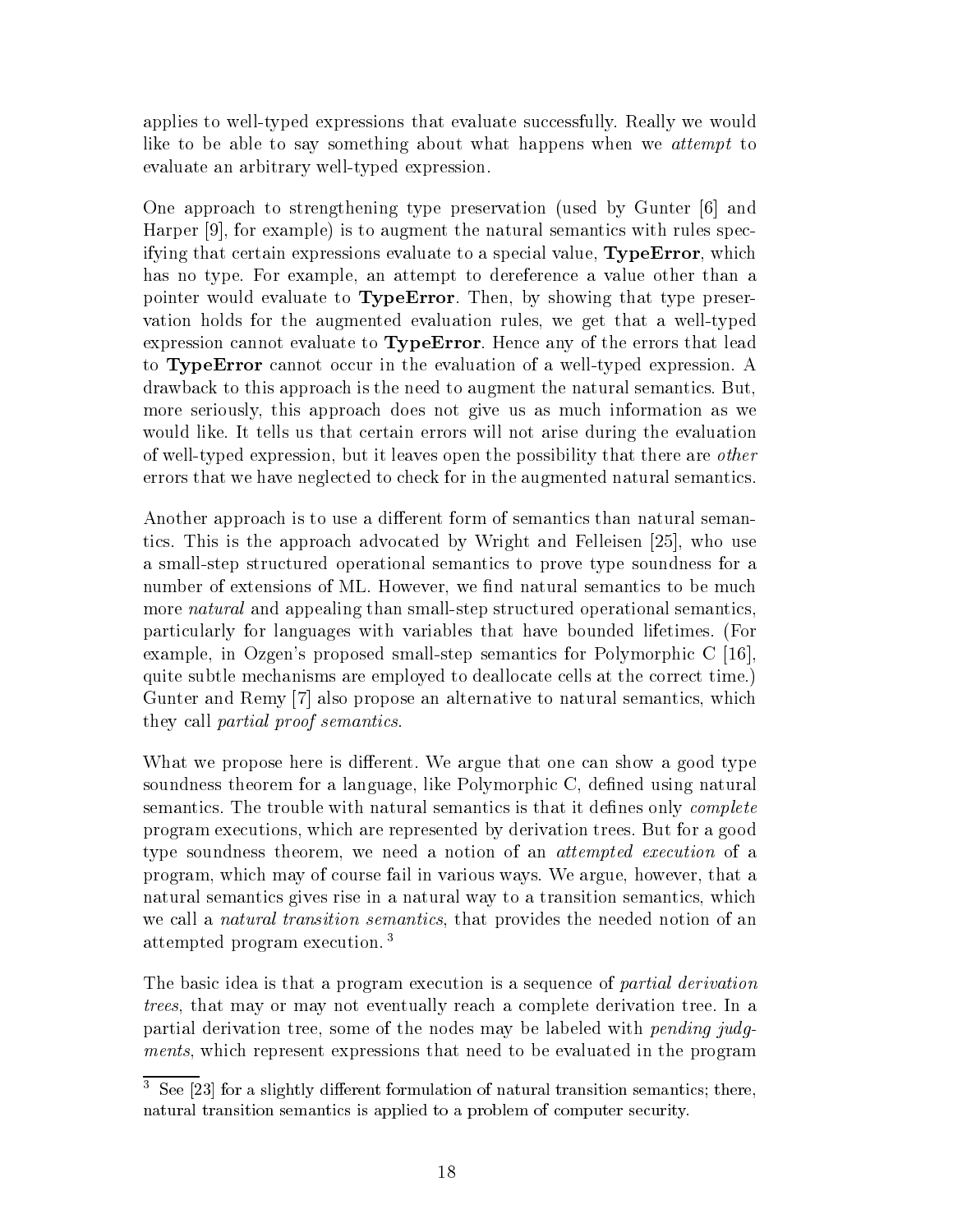execution. A pending judgment is of the form  $\mu \vdash e \Rightarrow$  . (In contrast, we refer to ordinary judgments  $\mu \vdash e \Rightarrow v, \mu$  as *complete* judgments.  $\mathbf{r}$ 

Before we define partial derivation trees precisely, we need to make a few comments about the evaluation rules in a natural semantics- First note that natural semantics rules are actually rule *schemas*, whose metavariables are instantiated in any use of the rule- Second note that the hypotheses of each rule are either evaluation judgments  $\mu \vdash e \Rightarrow v, \mu \;$  or boolean conditions, such as the condition  $a \in dom(\mu)$  in rule (CONTENTS). (Such boolean conditions are regarded as complete judgements-  $\mu$  as  $\mu$  and in some finally note that in some  $\mu$  is some finally as an evaluation judgment includes an implicit boolean condition- For example the first hypothesis of rule (DEREF) is

$$
\mu \vdash e \Rightarrow (a,0), \mu'
$$

This hypothesis is really an abbreviation for two hypotheses

$$
\mu \vdash e \Rightarrow v, \mu'
$$

and

$$
v
$$
 is of the form  $(a, 0)$ 

Assume henceforth that we use the unabbreviated forms in derivation trees-

We want partial derivation trees to be limited to the trees that can arise in a systematic attempt to build a complete derivation tree; this constrains the form that such a tree can have- Precisely

**Definition 9** A tree  $T$  whose nodes are labeled with (partial or complete) judgments is a partial derivation tree if it satisfies the following two conditions:

- (i) If a node in  $T$  is labeled with a complete judgment  $J$ , then the subtree rooted at that node is a complete derivation tree for J
- $\lceil n \rceil$  if a node in 1 is tabeled with a pending judgment  $\mu \vdash e \Rightarrow$  and the node has k children, where  $k > 0$ , then there is an instance of an evaluation rule that has the form

$$
\frac{J_1 J_2 \dots J_n}{\mu \vdash e \Rightarrow v, \mu'}
$$

where  $n \geq \kappa$ , and the tabels on the children are  $J_1, J_2, \ldots, J_k$ , respectively, with possibly one exception: if  $J_k$  is  $\mu_k \vdash e_k \Rightarrow v_k, \mu_k$ , then the kth child may alternatively be tabeled with the pending judgment  $\mu_k \vdash e_k \Rightarrow$ ...  $\qquad \qquad$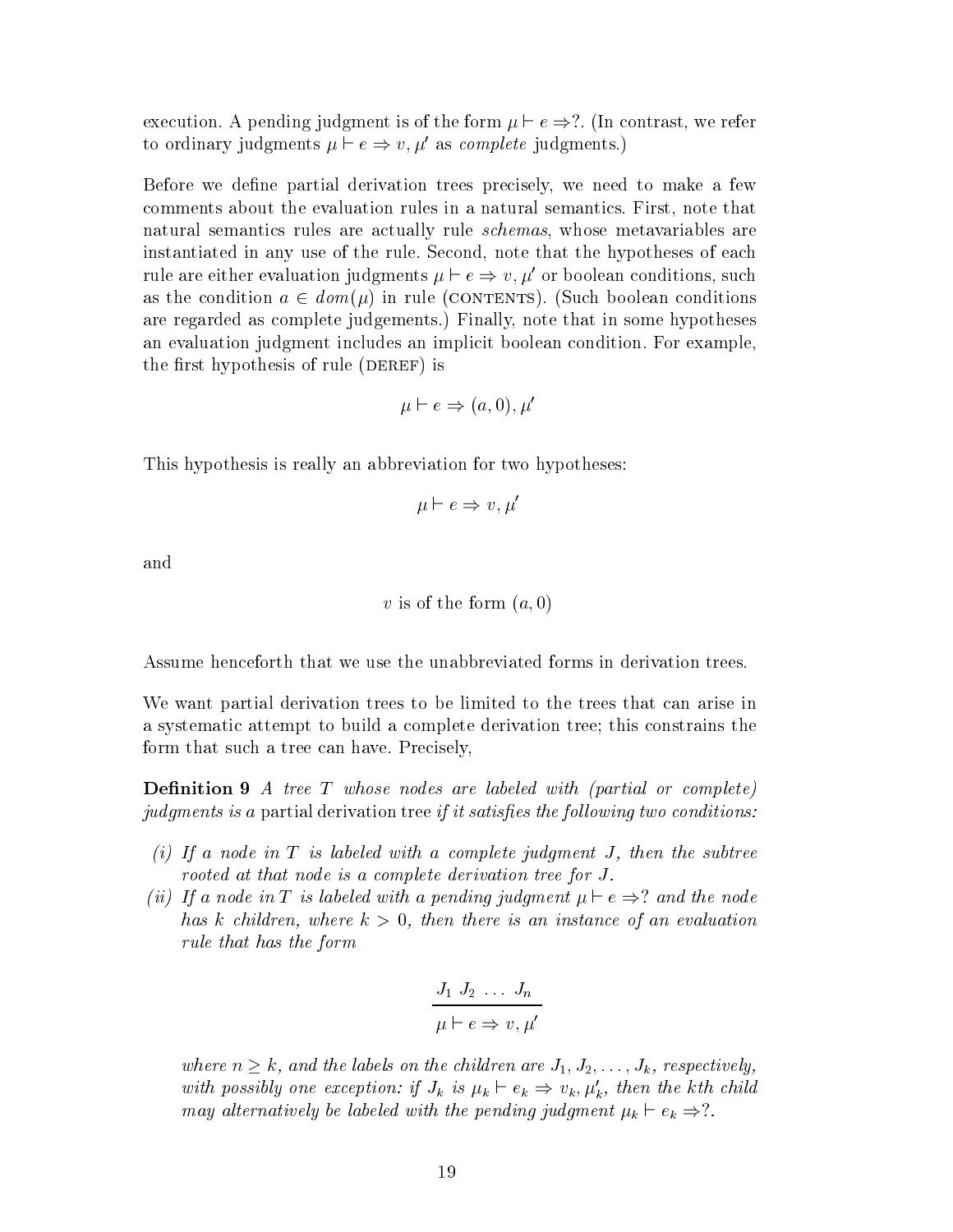One may readily see that a partial derivation tree can have at most one pending judgment on each level, which must be the rightmost node of the level, and whose parent must also be a pending judgment.

Next we define transitions, based on the rules of the natural semantics, that describe how one partial derivation tree can be transformed into another. Suppose that there is an instance of an evaluation rule that has the form

$$
\frac{J_1 J_2 \dots J_n}{\mu \vdash e \Rightarrow v, \mu'}
$$

where each hypothesis  $J_i$  is either an evaluation judgment  $\mu_i \vdash e_i \Rightarrow v_i, \mu_i$  or else a boolean condition  $B_i$ .

The transformations resulting from this rule are defined as follows:

Suppose that a partial derivation tree T contains a node N labeled with the pending judgment  $\mu \vdash e \Rightarrow$  and that the children of N are labeled with the complete judgments  $J_1, J_2, \ldots, J_k$  where  $0 \leq k$ .

- Suppose  $\kappa < n$ . Then if  $J_{k+1}$  is of the form  $\mu_{k+1} \vdash e_{k+1} \Rightarrow v_{k+1}, \mu_{k+1}$ , we can transform  $T$  by adding another child to  $N$ , labeled with the pending judgment  $\mu_{k+1} \vdash e_{k+1} \Rightarrow$  . And if  $J_{k+1}$  is a boolean condition  $B_{k+1}$  that is true, we can transform  $T$  by adding another child to  $N$ , labeled with  $B_{k+1}$ .
- . The suppose that the can transform T by replacing the label on the label on the label on the label on the lab *i* with the complete judgement  $\mu \vdash e \Rightarrow v, \mu$ .

We write  $T \longrightarrow T'$  if partial derivation tree T can be transformed in one step to 1 . As usual,  $\longrightarrow$  denotes the renexive, transitive closure of  $\longrightarrow$ .

**Remark 10** We remark that, in the case of Polymorphic C, the transformation relation thus de
ned is almost deterministic- In particular although there are two evaluation rules for if  $(e_1)$   $\{e_2\}$  else  $\{e_3\}$  and while  $(e_1)$   $\{e_2\}$ , there is no ambiguity, since we need not choose which rule is being applied until after the guard e has been evaluated to the only nondeterminism in the only nontransformation relation is in rules (BINDVAR) and (BINDARR). The second hypothesis of both rules is  $(i,0) \notin \mathit{aom}(\mu_1),$  and here metavariable  $i$  is not bound deterministically- But of course this nondeterministic choice of an address for a newly-allocated variable or array is of no importance.  $\Box$ 

A key property of  $\longrightarrow$  is that it always transforms a partial derivation tree into another partial derivation tree

**Lemma 11** If T is a partial derivation tree and  $T \rightarrow T'$ , then T' is also a partial derivation tree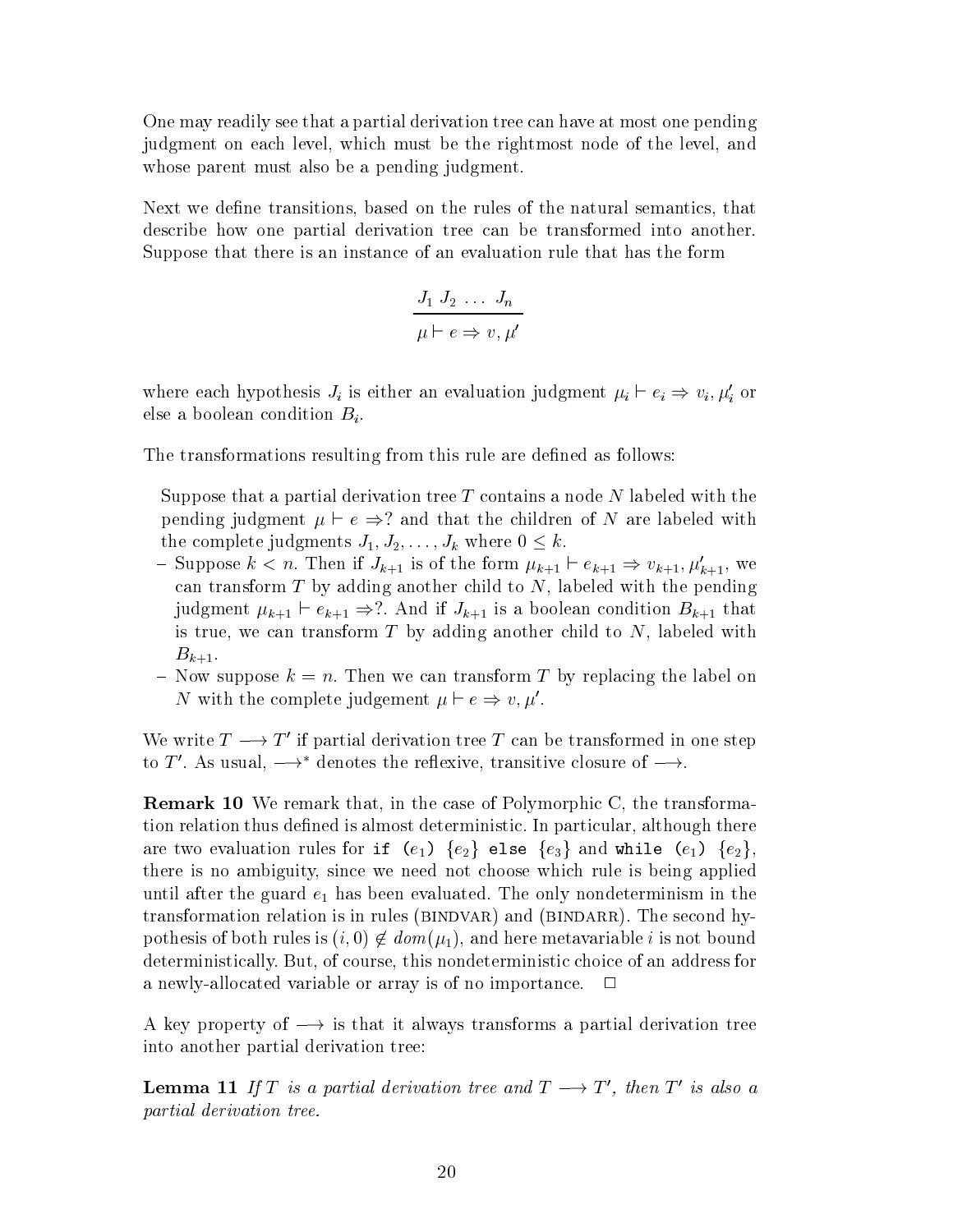#### **PROOF.** Straightforward.

The transformation rules give us the desired notion of program execution: to executive extension and the tree T with the tree T with the tree T with the tree T with the tree  $\alpha$ root node labeled with the pending judgment  $\mu \vdash e \Rightarrow$  ; and then we apply the transformations generating a sequence of partial derivation trees of partial derivation t<br>  $\longrightarrow T_3 \longrightarrow \cdots$ 

$$
T_0 \longrightarrow T_1 \longrightarrow T_2 \longrightarrow T_3 \longrightarrow \cdots
$$

More precisely we de
ne an execution of program <sup>e</sup> in memory to be a  $p$  secret, indicate of particle  $p$  and  $p$  are derivative trees  $p$   $\pm$   $0,$   $\pm$   $1,$   $\pm$   $7,$   $\pm$   $\pm$   $\pm$   $\pm$ 

- $-$  1<sub>0</sub> is a one-node tree labeled with  $\mu \vdash e \Rightarrow$  : ,
- for all  $i \geq 0$ ,  $T_i \longrightarrow T_{i+1}$  (unless  $T_i$  is the last tree in the sequence), and
- if the sequence has a last tree  $T_n$ , then there is no tree T such that  $T_n \longrightarrow T$ .

Note that there are three possible outcomes to an execution

- i The sequence ends with a complete derivation tree- This is a successful execution.
- ii The sequence is in
nite- This is a nonterminating execution-
- (iii) The sequence ends with a tree  $T_n$  that contains a pending judgment but

Our Type Soundness theorem will show that, for well-typed programs, aborted execution can arise only from one of a specific set of errors.

But rst we argue that our notion of execution is correct- Let us write J execution is given by the following lemma.

**Lemma 12** If  $\mu \vdash e \Rightarrow$  1, where 1 contains no pending judgments, then 1 is a complete derivation tree for a judgment of the form  $\mu \vdash e \Rightarrow v, \mu$  .

PROOF By Lemma <sup>T</sup> is a partial derivation tree- So since <sup>T</sup> contains no pending judgments,  $T$  is a complete derivation tree for the judgment that labels its root. And this judgment must be of the form  $\mu \vdash e \Rightarrow v, \mu$  , because the initial tree has a root labeled with  $\mu\,\vdash\, e\,\Rightarrow$  and (as can be seen by inspecting the definition of  $\longrightarrow$ ) the only transformation that changes the label on a node changes a label of the form  $\mu \vdash e \Rightarrow$  to a label of the form  $\mu \vdash e \Rightarrow v, \mu$ .  $\Box$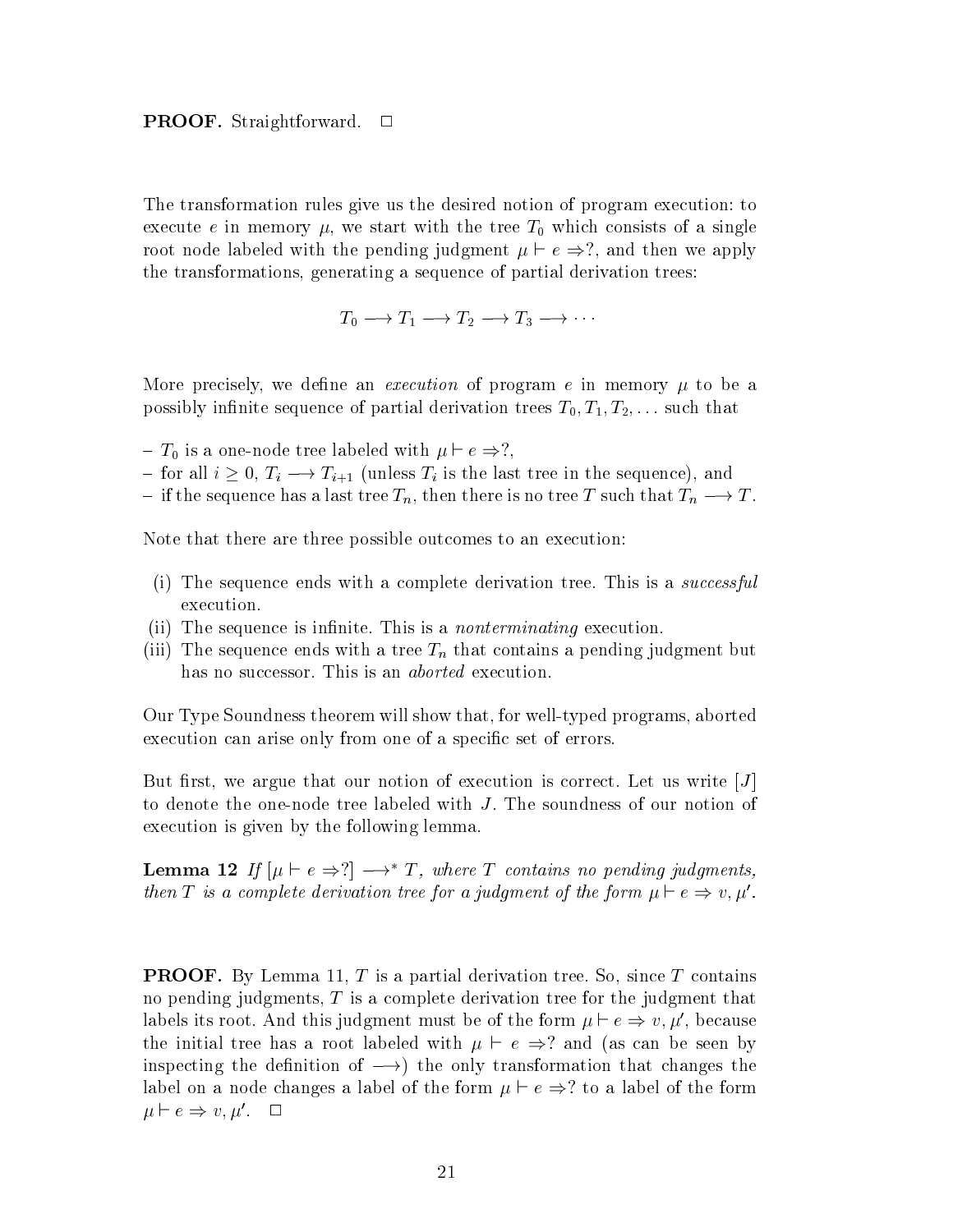Next we show that our notion of execution is complete

**Lemma 13** If  $\mu \vdash e \Rightarrow v, \mu$  and I is a complete derivation tree for  $\mu \vdash e \Rightarrow$  $v, \mu$ , then  $|\mu \vdash e \Rightarrow$  :  $\rightarrow$  1.

**PROOF.** By induction on the structure of the derivation of  $\mu \vdash e \Rightarrow v, \mu$ .  $\Box$ 

**Remark 14** This lemma shows that if  $\mu \vdash e \Rightarrow v, \mu$ , then there is a success-- a straightforward of the police of the every executive contract of the international contract of the police o successful- With an arbitrary natural semantics this need not be so- For ex ample, in a language with a nondeterministic choice operator, some executions  $\sim$  erg by successful others may be non-terminating and others may be non-terminating and others may be nonabort. But in Polymorphic  $\cup$ , since  $\longrightarrow$  is essentially deterministic, a stronger result should hold- $\Box$ 

Now that we have a notion of program execution, we again turn to Polymorphic  $C$  and consider what we can say about the executions of well-typed Polymorphic C programs.

**Denition 15** A pending judgment  $\mu \vdash e \Rightarrow$ : is well typed iff there exist an address typing in direct that the such that provided the such a text of the particle of the such a particle of  $\Rightarrow$ ? is well typed *iff the*<br>:  $\lambda$  and  $\lambda$ :  $\emptyset \vdash e : \tau$ . Also derivation tree  $T$  is well typed iff every pending judgment in it is well typed.

Roughly speaking, the combination of the Type Preservation theorem and the Correct Forms lemma (Lemma 2) allows us to characterize the forms of expressions that will be encountered during the execution of a well-typed program. This allows us to characterize what can go wrong during the execution-during the execution-during the executionis the key type soundness result

Theorem Progress Let <sup>T</sup> be a wel l-typed partial derivation tree that contains at least one pending judgment. If  $T \longrightarrow T'$ , then  $T'$  is well typed. Furthermore, there exists  $T'$  such that  $T \longrightarrow T'$ , unless T contains one of the following errors:

- $E1.$  A read or write to a dead address.
- $E2.$  A read or write to an address with an invalid offset.
- $E3.$  A read of an uninitialized address.
- $E_4$ . A declaration of an array of size 0 or less.

**PROOF.** Let N be the uppermost node in T that is labeled with a pending judgment, say  $\mu \vdash e \Rightarrow$  . Then any transformation on T must occur at this node- we just consider all possible forms of expression e- all possible forms of  $\alpha$  . The second the cases are proposed are cases are cases are  $\sim$  quite similar-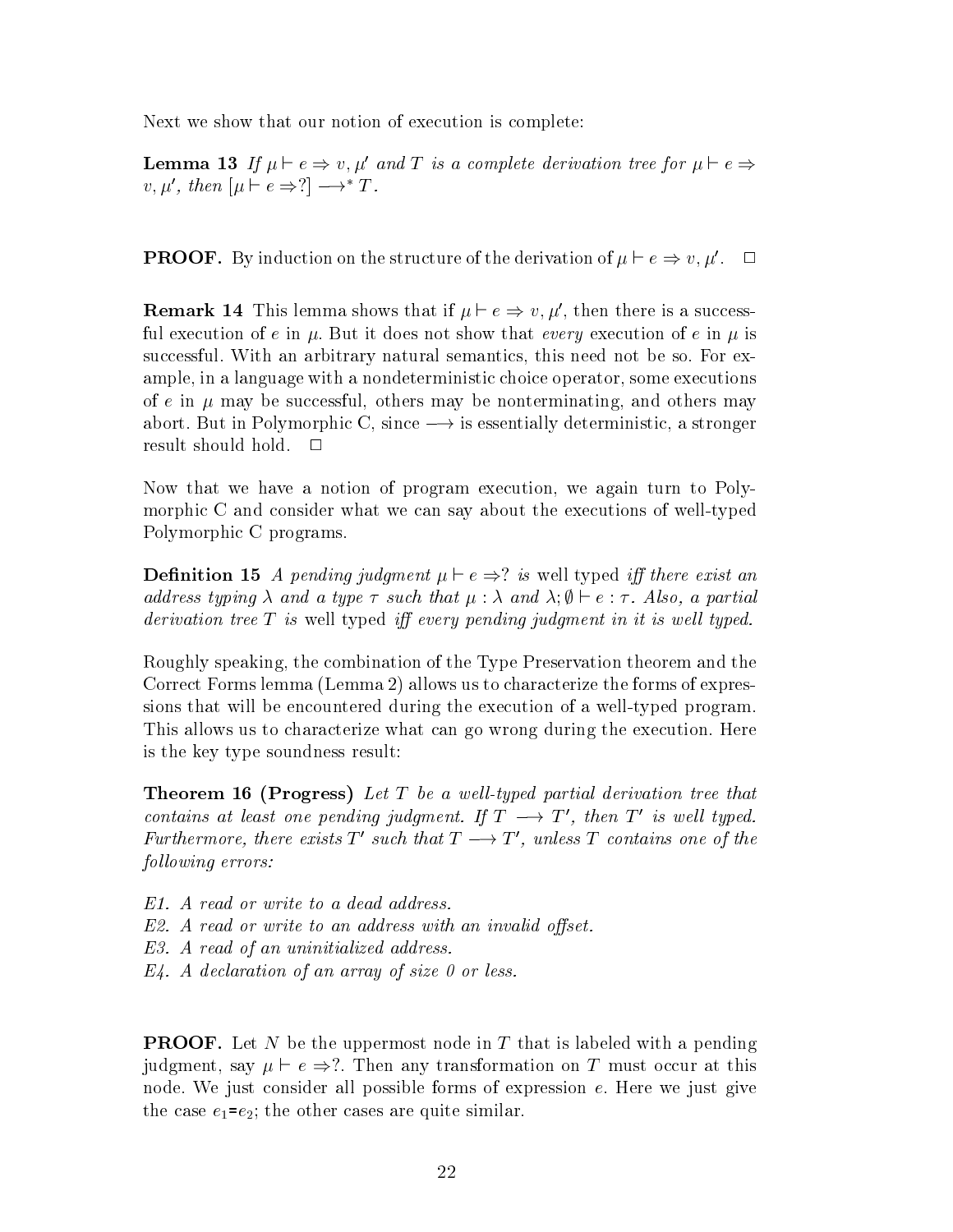Since 1 is well typed, the pending judgment  $\mu \vdash e_1 = e_2 \Rightarrow$  is well typed, and so the latter typing a such that the latter typing  $\mu$  ,  $\mu$  ,  $\mu$  ,  $\mu$  ,  $\mu$  ,  $\mu$  ,  $\mu$  ,  $\mu$  ,  $\mu$ judgment  $\mu \vdash e_1 = e_2 \Rightarrow ?$ <br>:  $\lambda$  and  $\lambda; \emptyset \vdash e_1 = e_2 : \tau$ . must be by  $(ASSIGN):$  $\lambda; \emptyset \vdash e_1 : \tau \; var$ 

$$
\lambda; \emptyset \vdash e_1 : \tau \text{ var}
$$

$$
\lambda; \emptyset \vdash e_2 : \tau
$$

$$
\lambda; \emptyset \vdash e_1 = e_2 : \tau
$$

By the Correct Forms lemma,  $e_1$  must be of the form  $((i, j), 1)$  or else of the form  $*_1$ . So, simplifying notation a bit, the pending judgment that labels *I*v has the form  $\mu \vdash (a, 1) = e \Rightarrow$ : or  $\mu \vdash *e_1 = e_2 \Rightarrow$ : we consider these two cases in turn. in turn.<br>If the label of N is  $\mu \vdash (a, 1)=e \Rightarrow$ ?, where  $\mu : \lambda$  and  $\lambda; \emptyset \vdash (a, 1)=e : \tau$ , then

the typing must end with (ASSIGN):

IGN):  
\n
$$
\lambda; \emptyset \vdash (a, 1) : \tau \text{ var}
$$
\n
$$
\lambda; \emptyset \vdash e : \tau
$$
\n
$$
\lambda; \emptyset \vdash (a, 1) = e : \tau
$$

So by (VAR), a is of the form  $(i, j)$ , where  $\lambda(i) = \tau$ .

Now, if N has no children, then (using rule (UPDATE)), we can transform  $T$ by adding to *i* a new child, labeled with the pending judgment  $\mu \vdash e \Rightarrow$ . Furthermore, this is the only possible transformation, and since  $\lambda$ ;  $\emptyset \vdash e : \tau$ , this new pending judgment is well typed-

If N has exactly one child, then by condition *(ii)* of the definition of partial derivation tree and the fact that  $N$  is the uppermost node labeled with a pending judgment, it must be that the child of  $N$  is labeled with a judgment of the form  $\mu \vdash e \Rightarrow v, \mu$  . In this case, we may transform T by adding a new child to <sup>N</sup> labeled with the boolean condition

$$
a \in dom(\mu')
$$
 and  $\mu'(a) \neq dead$ 

provided that this condition is true-

Now, by the Type Preservation theorem, there exists  $\lambda'$  such that  $\lambda \subseteq \lambda'$ ,  $\mu \rightarrow \lambda$ , and  $\lambda$ ;  $\psi \vdash v \rightarrow \tau$ . Hence  $\lambda(v) = \tau$ , and so  $(v, v) \in \mathit{aom}(\mu)$ . So if  $(i, j) \notin \mathit{aom}(u)$ , then I contains error  $Ez$ , a write to an address with an invalid onset 7. And if  $\mu$  (17, 7))  $=$  dead, then T contains error ET, a write to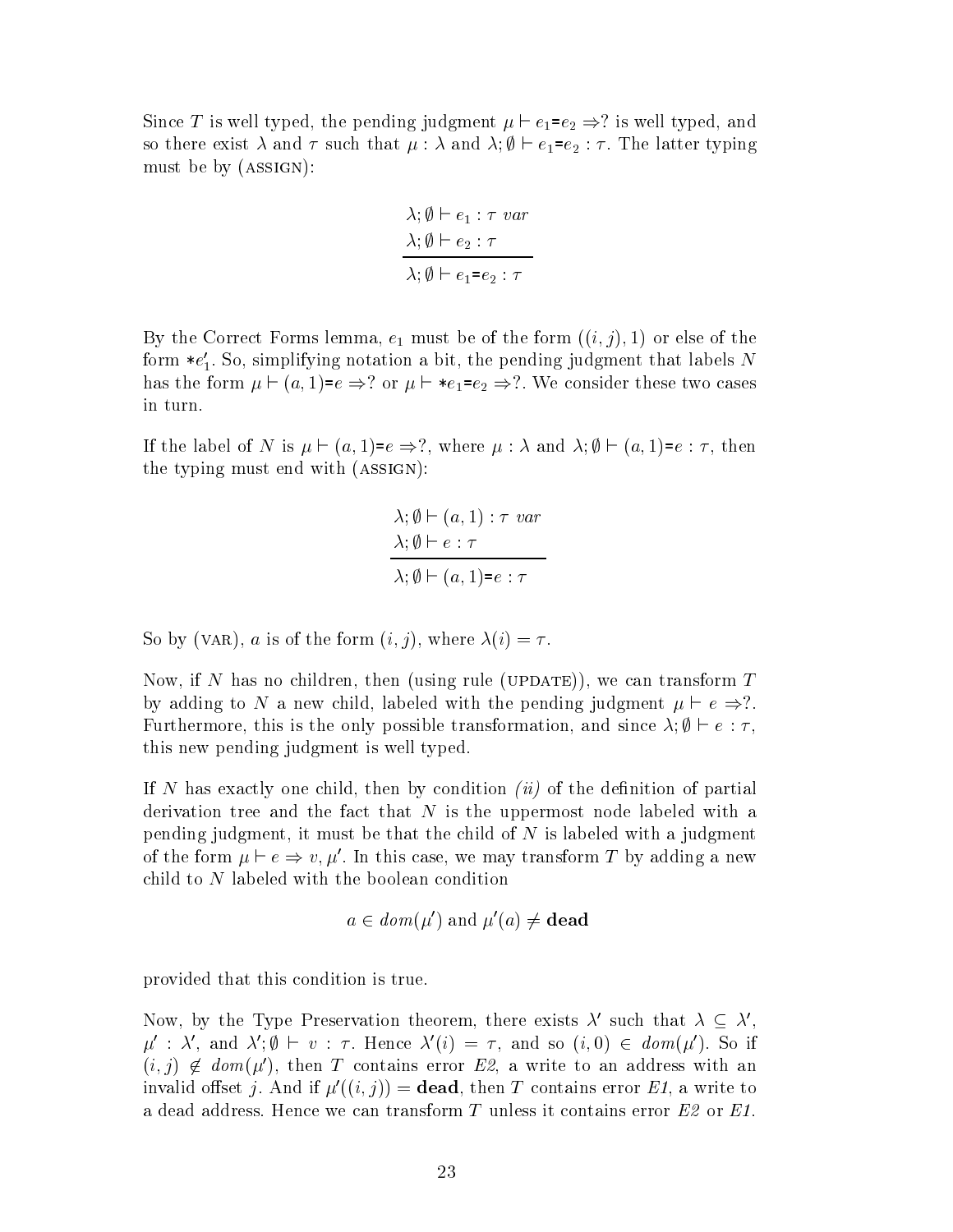Finally, if N has two children, then they must be labeled with the hypotheses of rule (UPDATE), and so we can transform  $T$  by replacing the label of  $N$  with  $\mu \vdash (a, 1) = e \Rightarrow v, \mu \mid a := v$ .  $\mu \vdash (a, 1) = e \Rightarrow v, \mu'[a := v].$ <br>If the label of N is  $\mu \vdash *e_1 = e_2 \Rightarrow ?$ , where  $\mu : \lambda$  and  $\lambda; \emptyset \vdash *e_1 = e_2 : \tau$ , then the

typing must end with (L-VAL) followed by (ASSIGN):<br>  $\lambda; \emptyset \vdash e_1 : \tau \text{ } pr$ 

$$
\frac{\lambda; \emptyset \vdash e_1 : \tau \text{ptr}}{\lambda; \emptyset \vdash *e_1 : \tau \text{ var}}
$$

$$
\frac{\lambda; \emptyset \vdash e_2 : \tau}{\lambda; \emptyset \vdash *e_1 = e_2 : \tau}
$$

Now, if  $N$  has no children, then the only applicable transformation (using rule (UPDATE)) is to add to N a new child, labeled with the pending judgment  $\mu \vdash e_1 \Rightarrow$  . Since  $\lambda; \psi \vdash e_1 : \tau \not\!\!{\it pert}$ , this new pending judgment is well typed. as no children, then th<br>is to add to N a new<br>Since  $\lambda; \emptyset \vdash e_1 : \tau \text{ptr},$ 

If N has exactly one child, then by condition *(ii)* of the definition of partial derivation tree and the fact that  $N$  is the uppermost node labeled with a pending judgment, it must be that the child of  $N$  is labeled with a judgment of the form  $\mu \vdash e_1 \Rightarrow v_1, \mu_1$ .

By the Type Preservation theorem, there exists  $\lambda_1$  such that  $\lambda \subseteq \lambda_1, \, \mu_1 : \lambda_1,$ and  $\lambda_1; \psi \,\vdash\, v_1 \,$ :  $\tau$  ptr. So by the Correct Form lemma,  $v_1$  is of the form  $\{ \{ \sigma_i \} \}$  is the matrix of  $\sigma_i$  and  $\sigma_i$  and  $\sigma_i$  and  $\sigma_i$  and  $\sigma_i$  and  $\sigma_i$  are  $\sigma_i$  and  $\sigma_i$  and  $\sigma_i$ with the boolean condition

 $v_1$  is of the form  $(a,0)$ ,

since this is guaranteed to be true. Also, by (PTR),  $\lambda_1(i) = \tau$ .

If N has two children, then we can transform  $T$  by adding a new child labeled with the pending judgment  $\mu_1$   $\vdash e_2 \Rightarrow$  . By the Supernuousness Lemma, If N has two chile<br>with the pending<br> $\lambda_1;\emptyset \vdash e_2:\tau, \text{ so t}$ - so this pending judgment is well typed-

If N has three children, then the third child of N must be labeled with a judgment of the form  $\mu_1 \vdash e_2 \Rightarrow v, \mu_2$ . In this case, we may transform T by adding a new child to  $N$  labeled with the boolean condition

$$
a \in dom(\mu_2)
$$
 and  $\mu_2(a) \neq dead$ 

provided that this condition is true-

As before, by the Type Preservation theorem, there exists  $\lambda'$  such that  $\lambda_1 \subseteq \lambda'$ ,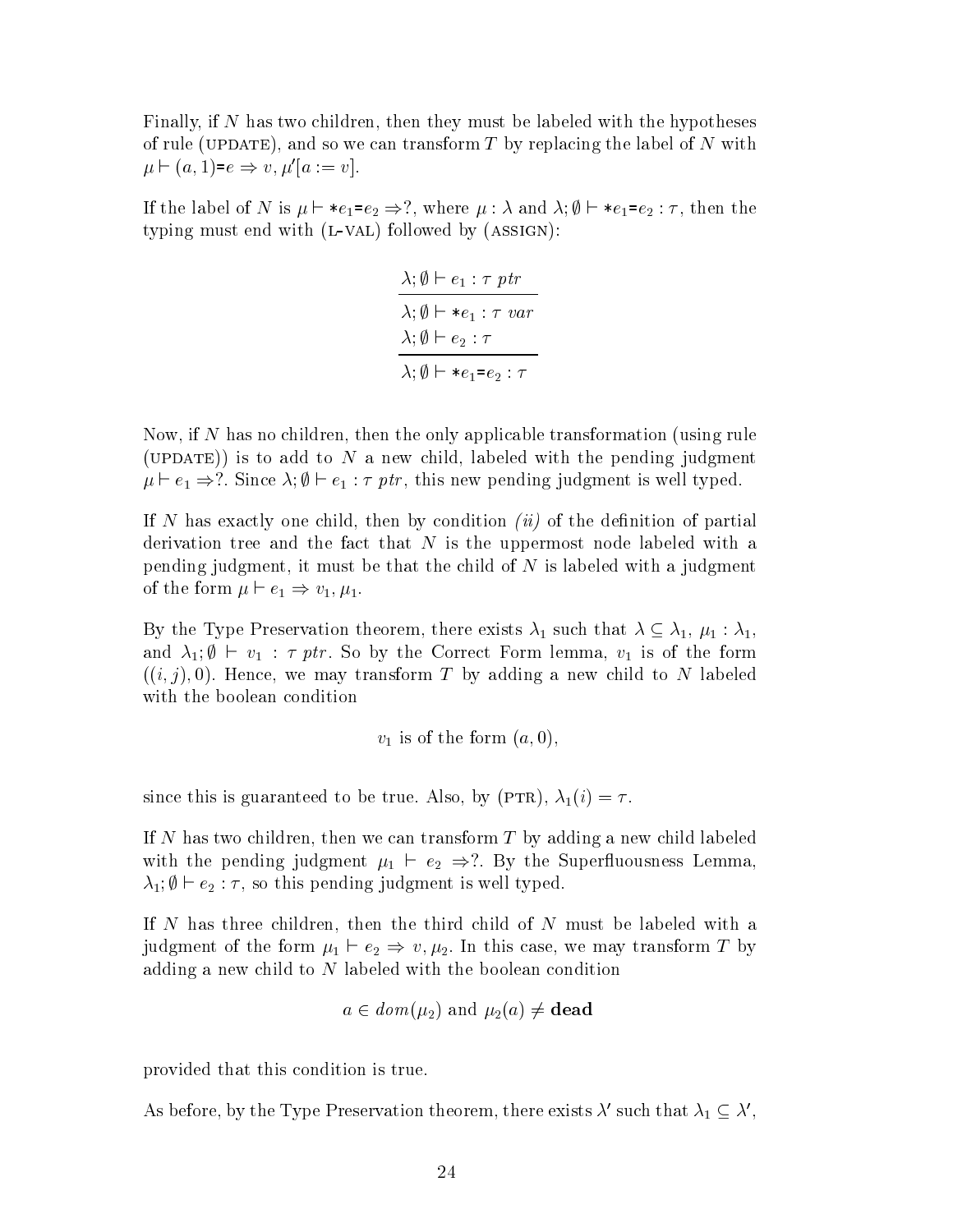$\mu_2$ :  $\lambda$ , and  $\lambda$ ;  $\psi \vdash v$ :  $\tau$ . Hence  $\lambda(v) = \tau$ , and so  $(v, v) \in \mathit{aom}(\mu_2)$ . So if  $(i,j)$   $\notin$   $\mathit{aom}(\mu_2),$  then T contains error Ez, a write to an address with an  $\mathbf{u}_1$ , and  $\mathbf{u}_2$  is the  $\mathbf{u}_2$  if  $\mathbf{u}_3$  if  $\mathbf{u}_4$  is a section of the contains error  $\mathbf{u}_2$  is a section of

Finally, if  $N$  has four children, then they must be labeled with the hypotheses of rule (UPDATE), and so we can transform  $T$  by replacing the label of  $N$  with  $\mu \vdash *e_1=e_2 \Rightarrow v, \mu_2|a := v$ .  $\Box$  $\Box$ 

The Progress theorem gives our Type Soundness result as a simple corollary The Progress theorem gives our Type Soundness result<br>Corollary 17 (Type Soundness) If  $\lambda: \emptyset \vdash e : \tau$  and

and the any executive and any executive and the set of the set of the set of the set of the set of the set of tion of either the contract of the internal contract of the contract of the contract of the contract of the contract of the contract of the contract of the contract of the contract of the contract of the contract of the co

- $(i) \; succeeds,$
- $(ii)$  does not terminate, or
- (iii) aborts due to one of the errors E1, E2, E3, or E4.

**PROOF.** Let  $I_0 \longrightarrow I_1 \longrightarrow I_2 \longrightarrow \cdots$  be an execution of e in  $\mu$ . Then  $I_0 = |\mu| \in e \Rightarrow$ !, which is well typed by assumption. So, by the Progress theorem, every  $T_i$  is well typed, and furthermore, if  $T_i$  contains a pending judgment, then it has a successor unless it contains one of the errors  $E1, E2$ e or executive a securities in the execution is the execution is executive derivation in the complete derivation tree or with a tree containing one of the errors E  $\epsilon$  E  $\epsilon$  errors E  $\epsilon$ 

#### Discussion 6

One of the most desirable properties of a programming language implemen tation is that it guarantee the safe execution of programs- This means that a program's execution is always faithful to the language's semantics, even if the program is erroneous- C is of course a notoriously unsafe language in typical implementations pointer errors can cause a running C program to overwrite its runtime stack resulting in arbitrarily bizarre behavior- Sometimes this results in a "Segmentation fault—core dumped" message (though this may occur far after the original error); worse, at other times the program appears to run successfully, even though the results are entirely invalid.

Three techniques can be used to provide safe execution

is the language can be designed some errors are in the some  $\alpha$  that some  $\beta$  is a some extended some ample, a language can define default initializations for variables, thereby preventing uninitialized variable errors-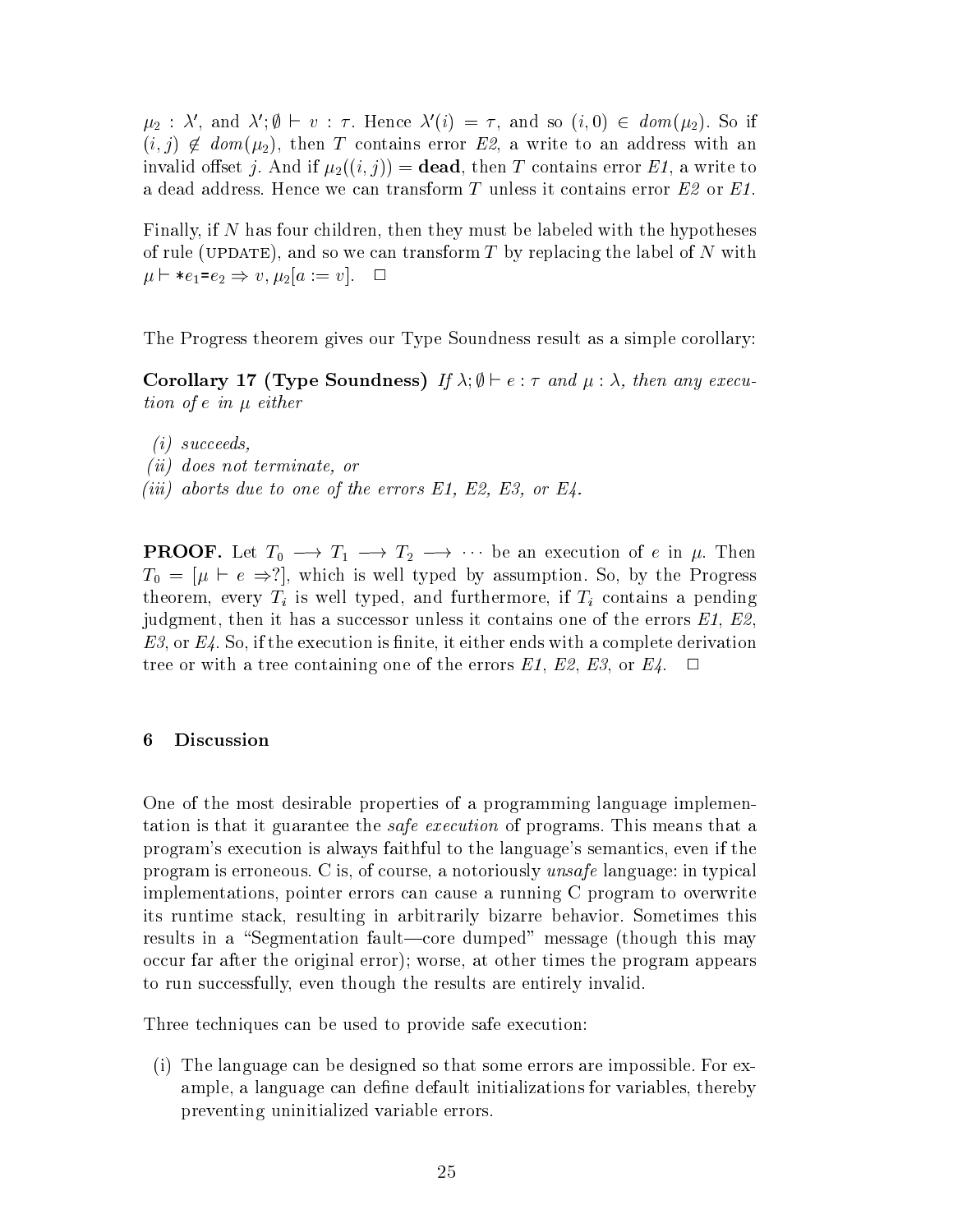- (ii) The language can perform compile-time checks, such as type checks, to guard against other errors-
- (iii) Finally, runtime checks can be used to catch other errors.

In the case of Polymorphic C, the Type Soundness theorem (Corollary  $17$ ) specifies exactly what runtime checks are needed to guarantee safe execution. The trouble is, except for error  $E_4$  (declaring an array of size 0 or less), typical C implementations do not make these checks- What would we expect then of implementations of Polymorphic C? Well, it is actually not too difficult to check for error  $E2$  (reading or writing an address with an invalid offset)—for each pointer, we must maintain at runtime the range of permissible offsets. And error  $E_3$  (reading an uninitialized address) can also be checked fairly e"ciently by initializing array cells with a special uninit value- That leaves only the course  $\sim$  (finding or writing a distinct address-field and address-field  $\sim$ die check en die check en die check en die check en die check en die check en die check en die check en die ch possible by never reusing any cells

Hence we reach a point of tradeos- We can directly implement our natural semantics, getting a safe but inefficient "debugging" implementation of Polymorphic c- or we can follow usual complete and build and build a stackbased in the state of the stackbased in mentation that leaves errors  $E1$  (and perhaps  $E2$  and  $E3$  as well) unchecked, achieving emclency at the expense of safety. The this case, the Type Soundness theorem at least tells us what kinds of errors we need to look for in debugging our programs- and alternative can change the semantics of Polymer the semantics of Polymer and Polymer and Poly morphic  $C$  by giving cells unbounded lifetimes (thereby necessitating garbage collection as was done in the design of Java as was done in the design of Java as was done in the design of Java as w

# Conclusion

Advanced polymorphic type systems have come to play <sup>a</sup> central role in the world of functional programming, but so far have had little impact on traditional imperative programming- We assert that an MLstyle polymorphic type system can be applied fruitfully to a "real-world" language like C, bringing to it both the expressiveness of polymorphism as well as a rigorous characteriza tion of the behavior of well-typed programs.

Future work on Polymorphic C includes the development of efficient implementations of polymorphism perhaps using the work of and the extension of the language to include other features of C, especially structures.

 $\,$  - More precisely, allocating variables and arrays on a stack in Polymorphic C (or in  $\,$ any language with  $\boldsymbol{\ell}$  or that unifies arrays and pointers) causes the type preservation property to fail-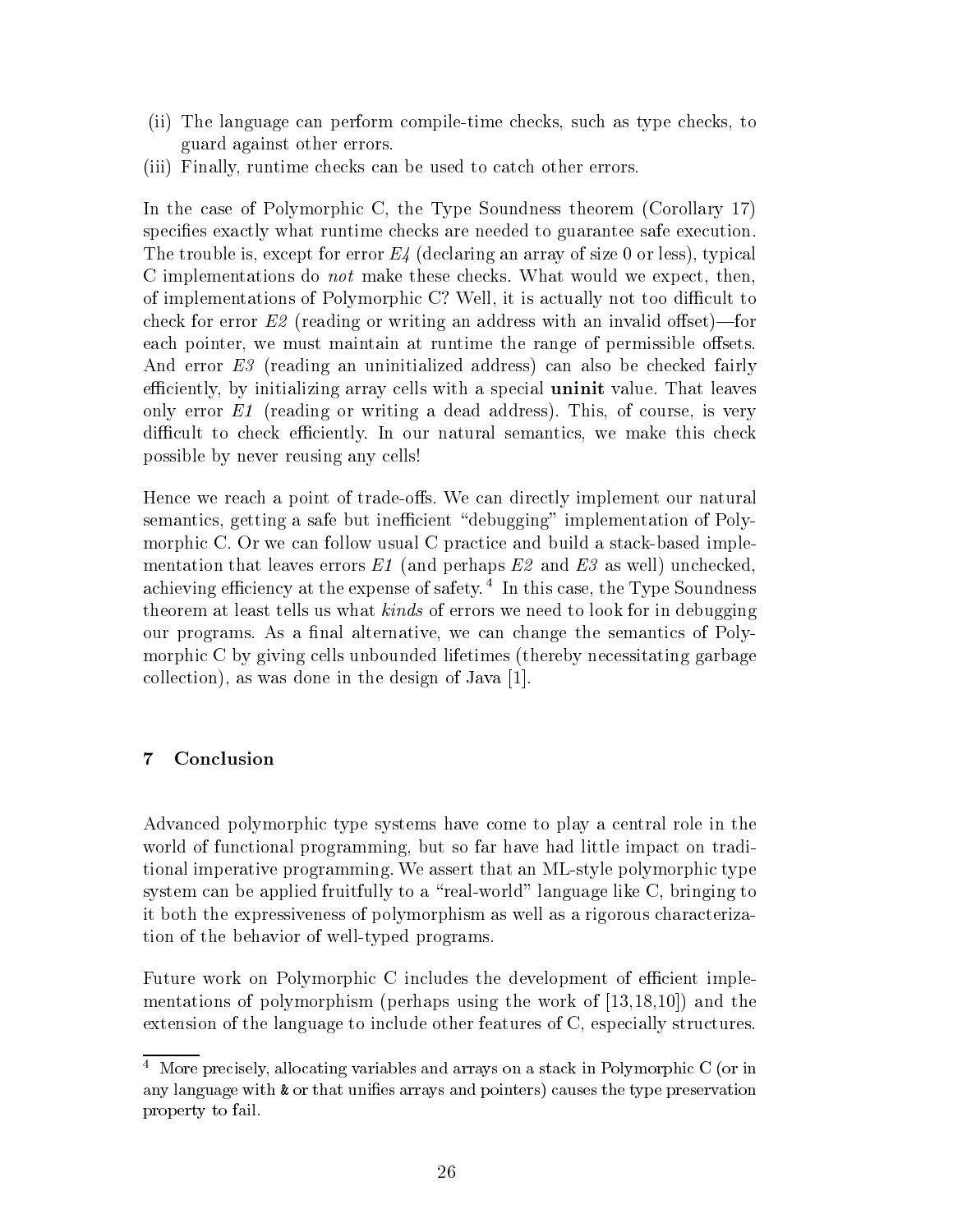#### References

- ist and the James Gosling- Gosling- Inc. A was a column to a model in the second language and the language-Wesley, 1996.
- Luis Damas and Robin Milner- Principal typeschemes for functional programs-In Proceedings of the 9th ACM Symposium on Principles of Programming . According to the contract of the contract of the contract of the contract of the contract of the contract of the contract of the contract of the contract of the contract of the contract of the contract of the contract o
- Pascal Fradet Ronan Gaugne and Daniel Le Metayer- Static detection of pointer errors An axiomatisation and a checking algorithm- In Proceedings of the three contracts of  $\mathcal{L}_\text{L}$  and  $\mathcal{L}_\text{L}$  and  $\mathcal{L}_\text{L}$  and  $\mathcal{L}_\text{L}$  and  $\mathcal{L}_\text{L}$  and  $\mathcal{L}_\text{L}$  and  $\mathcal{L}_\text{L}$  and  $\mathcal{L}_\text{L}$  and  $\mathcal{L}_\text{L}$  and  $\mathcal{L}_\text{L}$  and  $\mathcal{L}_\text{L}$  and in Computer Science pages in the Science pages of the Science pages of the Science of the Science of the Science
- Michael Gordon Robin Milner and Christopher Wadsworth- Edinburgh LCF volume verlager and the Lecture Science Science-Science-SpringerVerlager Science-SpringerVerlager
- John Greiner- Standard ML weak polymorphism canbe sound- Technical Report CMUCS School of Computer Science Carnegie Mellon Univ- Pittsburgh Pa- May -
- Carl Gunter- Semantics of Programming Languages Structures and Techniques- $MIT$  Press, 1992.
- Carl Gunter and Didier Remy- A prooftheoretic assessment of runtime type errors-bell Laboratories in the control  $\mathbb{R}^n$
- Robert Harper- A simplied account of polymorphic references- Information  $Processing$  Letters,  $51:201-206$ , August 1994.
- Robert Harper- A noteon A simplied account of polymorphic references-Information Processing Letters,  $57:15-16$ , January 1996.
- Robert Harper and Greg Morrisett- Compiling polymorphism using intensional type analysis- and a telescopic type the motion and all properties of a telescopic type of  $\mathcal{I}$ Programming Languages pages New York - ACM-
- , and and  $\alpha$  is an and the Ramesh Visual material and Ramesh Visual material material material material metric proceeding and in Proceedings of the Indian and Indian and Indian and Indian and Indian and Indian and Indian a symposium on Logic in Computer Science pages Li Lieu Computer Science Science
- Brian Kernighan and Dennis Ritchie- The C Programming Language- Prentice Hall and the control of the control of the control of the control of the control of the control of the control of the control of the control of the control of the control of the control of the control of the control of the
- Xavier Leroy- Unboxed ob jects and polymorphic typing- In Proceedings of the 19th ACM Symposium on Principles of Programming Languages, pages 177-New York  $\sim$  100  $\pm$  100  $\pm$  100  $\pm$  100  $\pm$  100  $\pm$  100  $\pm$  100  $\pm$  100  $\pm$
- $\mathbb{R}$  . The left inference and Pierre Weis-Leroy and assignment-and assignment-and assignment-and assignment-and assignment-and assignment-and  $\mathbb{R}$ In Proceedings of the 18th ACM Symposium on Principles of Programming Languages pages  
 New York - ACM-